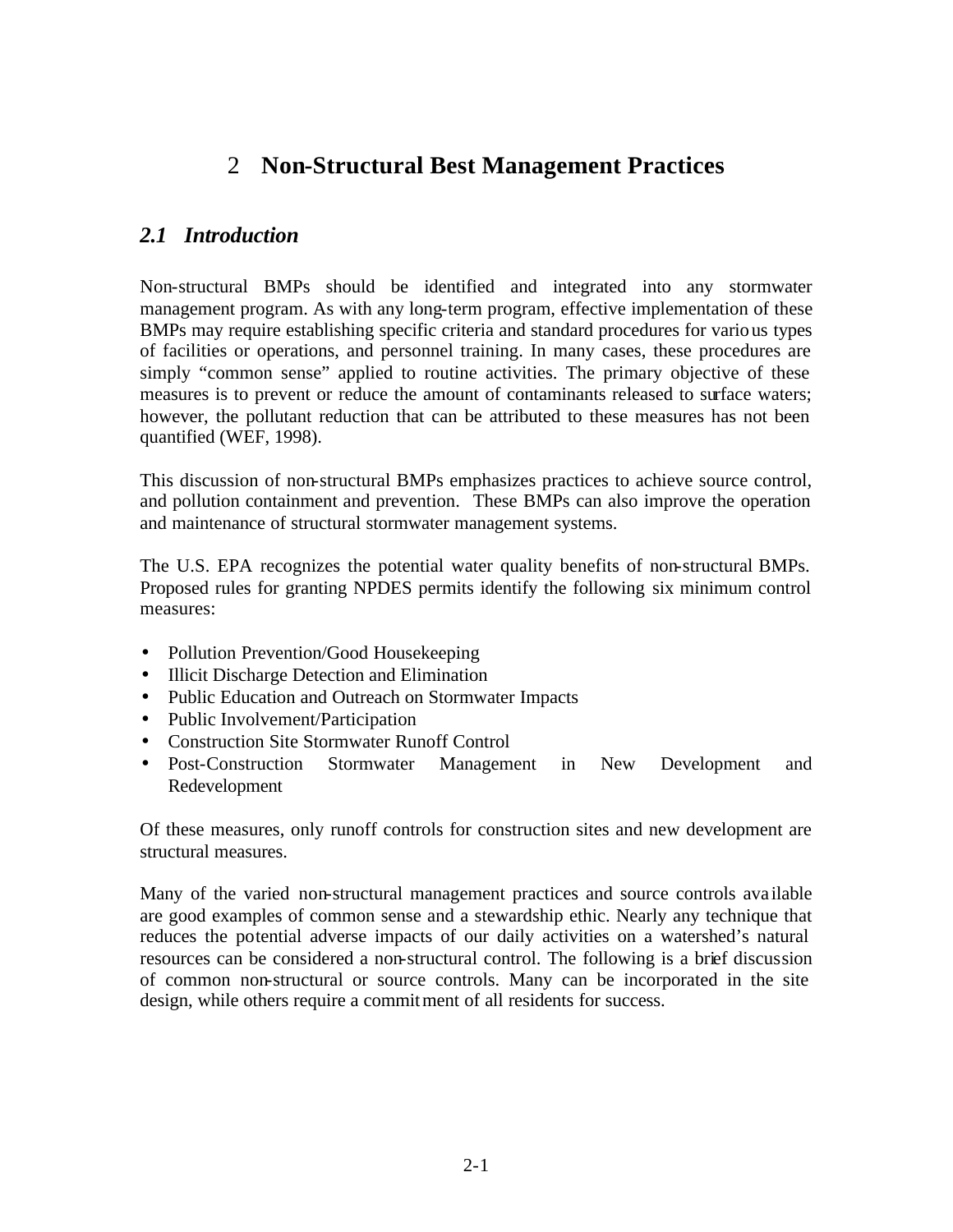Since the audience for this document consists of engineers, planners, and developers, the types of non-structural best management practices described are mainly associated with site design and development. There are many additional sources of information for other types of non-structural source control measures such as North Central Texas Council of Governments (1993), and Horner et al. (1994).

Developers, homeowner associations, groundwater conservation districts, and local governments are encouraged to establish programs to increase public awareness of ways to protect the aquifer from degradation. These programs may include information on the proper disposal or recycling of batteries and motor oil; putting together a pest and fertilizer management program; and, promoting xeriscaping and other water conservation practices. A number of communities, businesses and developments post signs to notify the public and employees that the area is on the Edwards Aquifer recharge zone. Signs posted on public road rights-of-way must meet TxDOT requirements, which can be obtained from the TxDOT district office in Austin, Texas, at (512) 832-7053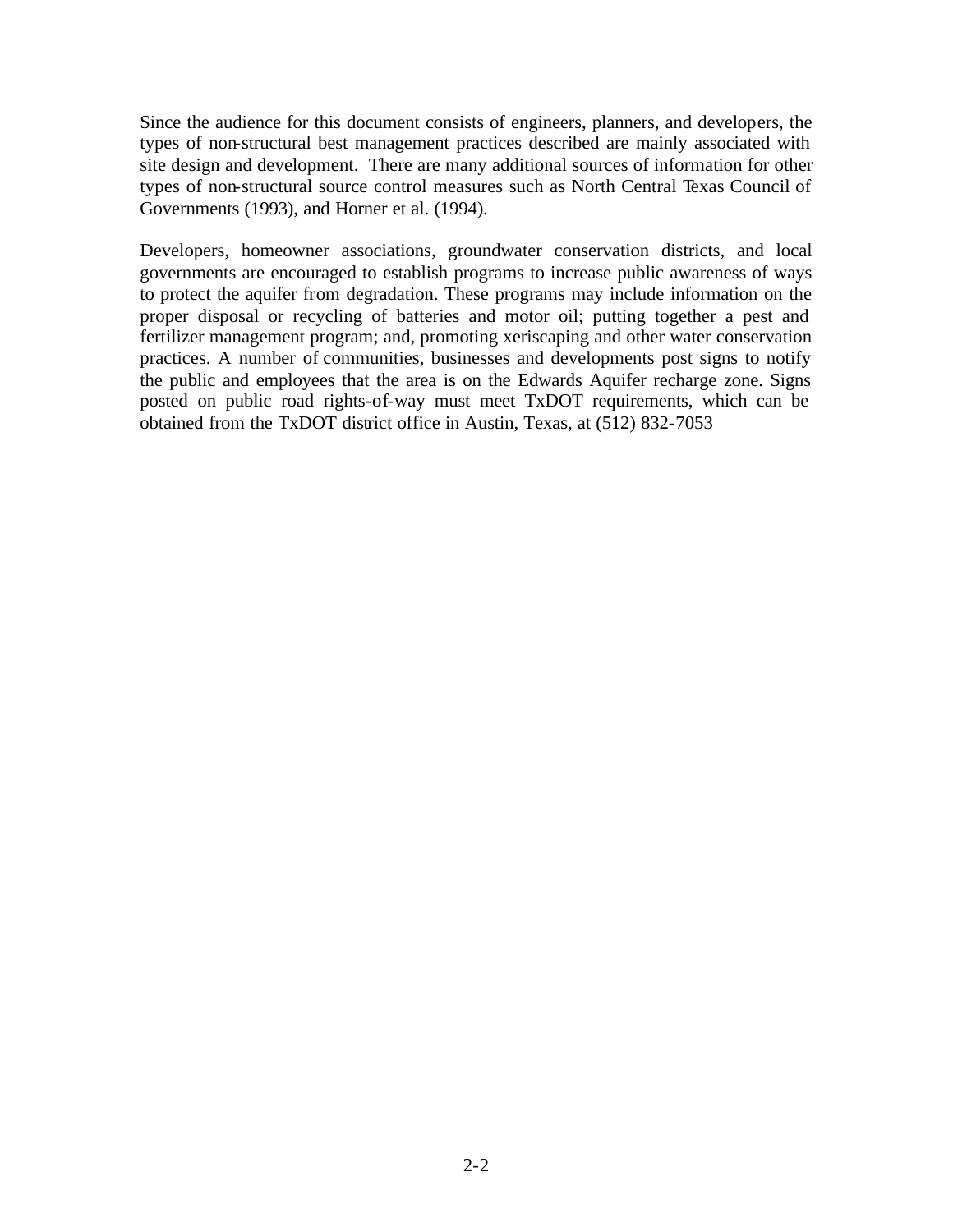## *2.2 Comprehensive Site Planning*

### 2.2.1 Introduction

Preventing problems is much more efficient and cost-effective than attempting to correct problems after the fact. Sound land use planning decisions based on the site planning principles discussed later in this section are essential as the first, and perhaps the most important, step in managing runoff problems. All new development plans (e.g., subdivisions, shopping centers, industrial parks, office centers) and redevelopment plans should incorporate non-structural management practices, including source controls, along with a comprehensive runoff management system. The following principles should be used to develop a site plan (Horner et al., 1994):

- 1. Every piece of land is part of a larger watershed. Since we all live downstream, a runoff management system for each development project should be based on and support a plan for the entire drainage basin.
- 2. The runoff management system should mimic and use the features and functions of the natural runoff system, which is largely capital, energy, and maintenance cost free. Every site contains natural features that contribute to runoff management under existing conditions. Depending on the site, existing features such as natural drainageways, depressions, wetlands, floodplains, highly permeable soils, and vegetation provide natural infiltration, help control runoff velocity, extend the time of concentration, filter sediments and other pollutants, and recycle nutrients.
- 3. Each development plan should carefully map and identify the existing natural system. Use natural engineering techniques to preserve and enhance the natural features and processes of a site and to maximize the economic and environmental benefits. Natural engineering is particularly effective when the runoff system is integrated into a site's landscaping, open space and recreational areas. Engineering design can and should be used to improve the effectiveness of natural systems, rather than negate, replace, or ignore them.
- 4. The volume, rate, and timing of runoff after development should closely approximate the conditions before development. To accomplish these objectives, two overall concepts must be considered: (1) maintaining the perviousness of the site to the greatest extent possible; and (2) slowing the rate of runoff. Give preference to runoff management systems that use BMPs to maintain vegetative and porous land cover and include on-site storage mechanisms. These systems reduce, filter, and slow stormwater runoff. Storage provisions can reduce peak runoff rates; provide settling of pollutants; lower the probability of downstream flooding, stream erosion, and sedimentation; and provide water for other bene ficial uses.
- 5. In parking areas, pervious cover designs such as geogrid blocks and grass cover should be incorporated into the site plan. This measure is appropriate where there is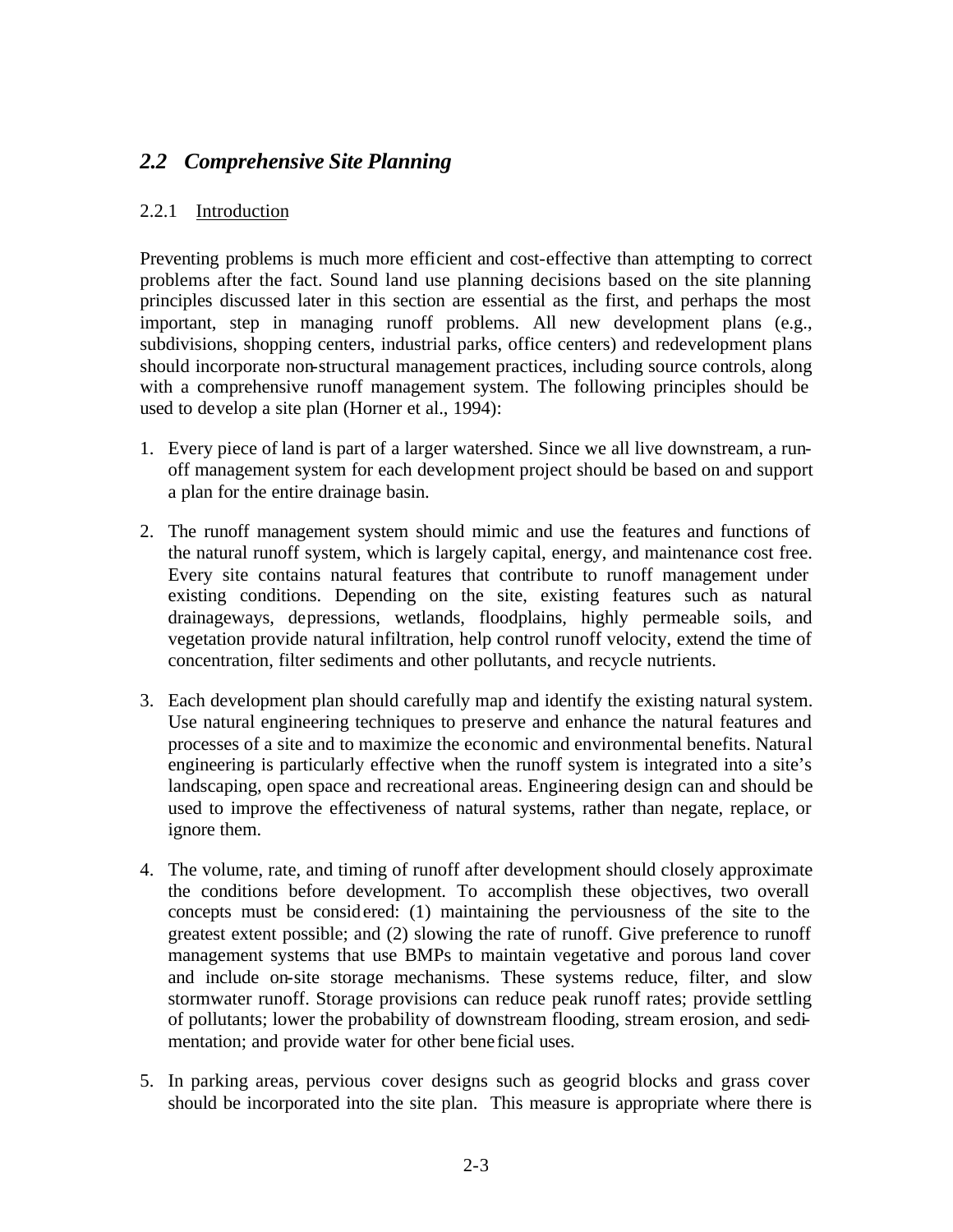adequate soil cover and if no sensitive geologic features, including mapped or inferred faults have been identified.

- 6. Runoff should never be discharged directly to receiving waters. Runoff should be routed over a longer distance, through grassed conveyances (swales), wet ponds, vegetated buffers, and other practices that increase overland sheet flow. These practices reduce runoff, reduce stream bank erosion, allow suspended solids to settle, and remove pollutants before they reach downstream receiving waters and groundwater.
- 7. Plan, construct, and stabilize runoff management systems, especially those emphasizing vegetative practices, before development. This principle frequently is ignored, causing unnecessary off-site problems, extra maintenance, regrading, revegetation of slopes and grassed waterways, and extra expense to the developer. Construct and stabilize the runoff management system, including erosion and sediment controls, at the start of site disturbance and construction activities.
- 8. Design the runoff management system beginning with the project's outlet or point of outflow. The downstream conveyance system should contain sufficient capacity to accept the discharge without adverse downstream impacts such as flooding, streambank erosion, and habitat destruction in the stream and riparian corridor. Downstream conveyance systems may need stabilization, especially near the system outlet. Another common problem is a restricted or submerged outlet. This can cause runoff to back up and exceed the storage capacity of the collection and treatment system, resulting in temporary upstream flooding. This situation may lead to hydraulic failure of the runoff management system, causing resuspension of the pollutants and/or expensive repairs to damaged structures or property. In such circumstances, more than one outlet or an increase in the on-site storage volume may be needed.
- 9. Whenever possible, follow the topography to construct the components of the runoff management system. This step will minimize erosion and stabilization problems caused by excessive velocities.
- 10. Runoff, a component of the total water resources, should not be casually discarded but used to replenish those resources. Runoff is a misplaced resource, with location and timing determining whether it is a liability or an asset. Given the water quantity and quality problems facing our nation, we must consider runoff an asset. Treated runoff can potentially provide many beneficial uses such as irrigation of farms, lawns, parks, and golf courses; recreational lakes; industrial cooling and process water; and other nonpotable domestic uses.
- 11. Whenever practical, integrate multiple-use temporary storage basins into the management system. Too often, planned facilities are conventional, unimaginative, aesthetically unpleasing ponds. Recreational areas (e.g., ballfields, tennis courts, volleyball courts), greenbelts, neighborhood parks, and even parking facilities provide excellent settings for temporary runoff storage. Such areas are not usually used during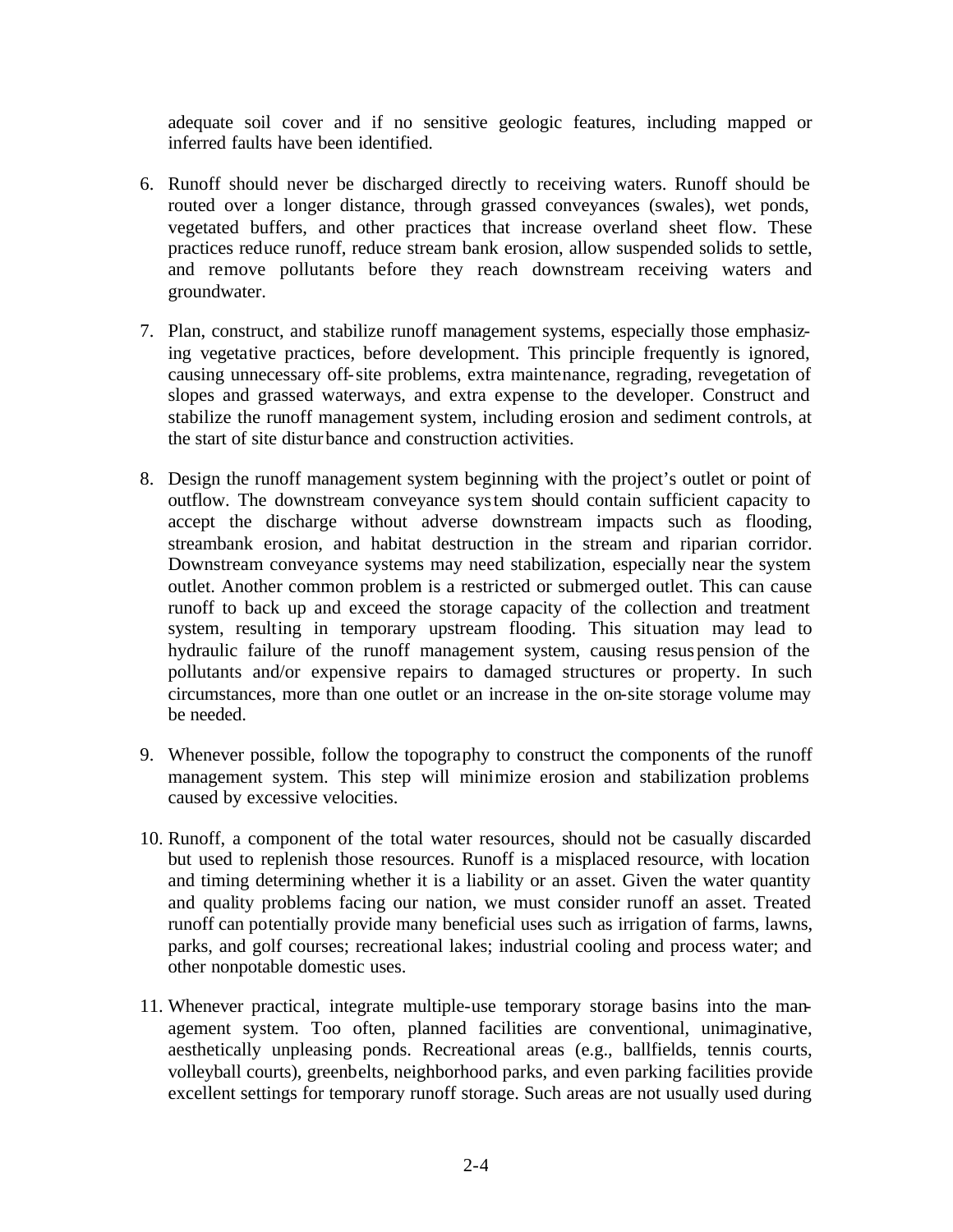precipitation, so runoff ponding for short durations will not impede their primary functions. Curves inc rease the length of the shoreline of stormwater storage areas and create greater development opportunities. The increased shoreline also provides more space for the growth of littoral vegetation to provide greater pollutant filtering, more diversified aquatic habitat, and greater attractiveness.

- 12. Additional storage can be provided by including rainwater harvesting, which can be integrated into the building design and landscaping plan and provide irrigation for turf, plants and trees. In addition, roof tops served by a rainwater harvesting system do not need to be included in capture volumes for other onsite BMPs. Additional information on this technology is available from the Texas Water Development Board (1997). Existing stock tanks also can be incorporated into the stormwater management system, particularly if there is an existing, healthy littoral and aquatic plant community.
- 13. Retain vegetated buffer strips in their natural state or create strips along the banks of all water bodies. Vegetated buffers prevent erosion, trap sediment, filter runoff, provide public access, enhance the site amenities, and function as a floodplain during high water periods. They also provide a pervious strip along a shoreline to accept sheet flow from developed areas and help minimize the adverse impacts of runoff.
- 14. Vegetated buffer strips should also be maintained adjacent to sinkholes, caves, faults, and other "sensitive features." Native grasses, forbs and trees adjacent to and upgradient of recharge features should be maintained or restored so that rainfall may continue to enter the subsurface. Ideally, the natural vegetated area would encompass the entire drainage area to a sensitive feature in order to maintain pre-development recharge quantity and quality. It is also bene ficial to maintain down gradient areas, particularly if there is exposed, fractured rock on a gentle slope.
- 15. Maintain the runoff management system. Failure to provide proper maintenance reduces the system's pollutant removal efficiency and hydraulic capacity. Lack of maintenance, especially to vegetative systems requiring harvesting or revegetating, can increase the pollutant load of runoff discharges. The key to effective maintenance is to assign responsibilities to an established agency or organization, such as a local government or homeowners association, and to regularly inspect the system to determine maintenance needs. An even better tactic is to design a system that is simple, natural, and as maintenance free as possible.
- 16. Provide financing mechanism for maintenance activities. All BMPs require maintenance to assure proper functioning. It is important that the entity responsible for maintenance develop a financing mechanism that will cover not only routine costs such as landscape maintenance, but also provide a fund to cover the cost of nonroutine, expensive activities.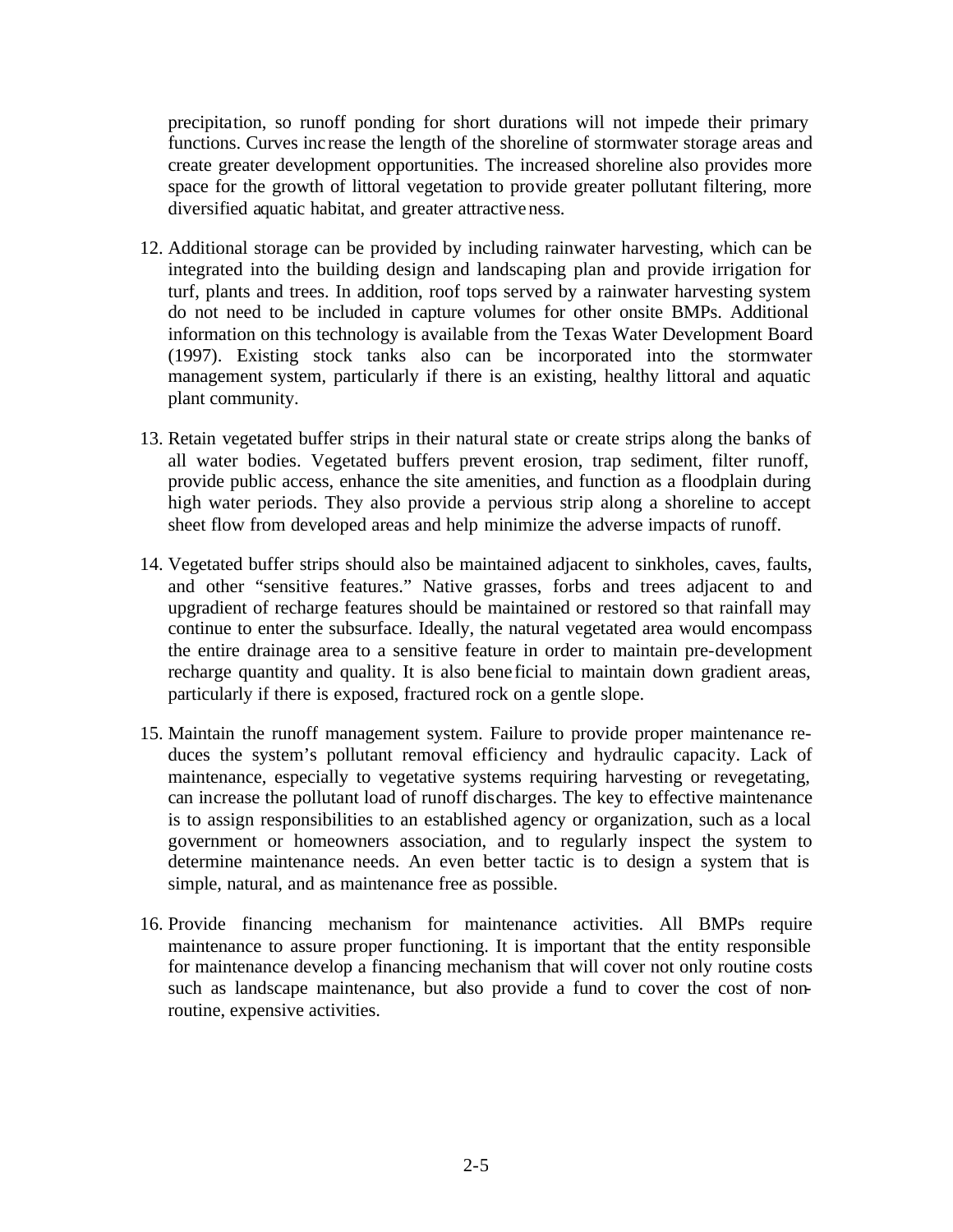### 2.2.2 The Site Planning Process

Site planning requires determining specific uses for definitive land areas and planning development to achieve a community character and an amenable quality of life. To achieve this end, assemble and analyze all pertinent site informa tion – social, ecological, cultural, economic, and political – to determine the project's ultimate design or feasibility. Site planning can help preserve the site's integrity and diverse natural systems. Assessing the opportunities and constraints imposed by a site's features helps avoid or minimize potential problems and hazards, and decrease construction and maintenance costs.

Innovative development techniques, such as planned unit or cluster developments, are extremely well suited for site planning. Not only do these techniques reduce costs, they also allow greater flexibility and can incorporate natural and cultural resources into the development plan. These techniques foster a harmony between the development and existing natural systems, creating opportunities for amenities such as open space, recreation, and beauty not found in many developments.

There is currently an interest in many areas in the set of principles known collectively as "smart growth." Several of these principles could have a direct bearing on the environmental impact of new development. Additional information and publications related to this topic are available at: www.smartgrowth.org.

Site plan contents will vary depending on local ordinances; however, site plans typically include a development plan and a street and utility layout. Most important, a site plan includes plans for grading, soil erosion and sediment control, runoff management, and landscape. Development and infrastructure plans created in harmony with the site's constraints and opportunities greatly influence their effectiveness in protecting site and watershed resources. One should coordinate these elements to assure a logical sequencing of events. For example, a temporary sediment basin in the erosion and sediment control plan can become a permanent runoff detention basin. Additionally, all initial and final elevations in the grading plan should be consistent with facilities in both the erosion and sediment control plan and the runoff management plan.

Developing a site plan requires a careful step-by-step analytical approach, which often includes the following steps:

- Conduct a site evaluation. Assess existing natural and cultural features and determine suitability for the proposed development activity.
- Develop site maps. These allow visual inspection and analysis of site features and their relationship to alternative site development plans.
- Collect additional information. This is needed to finalize conceptual plans.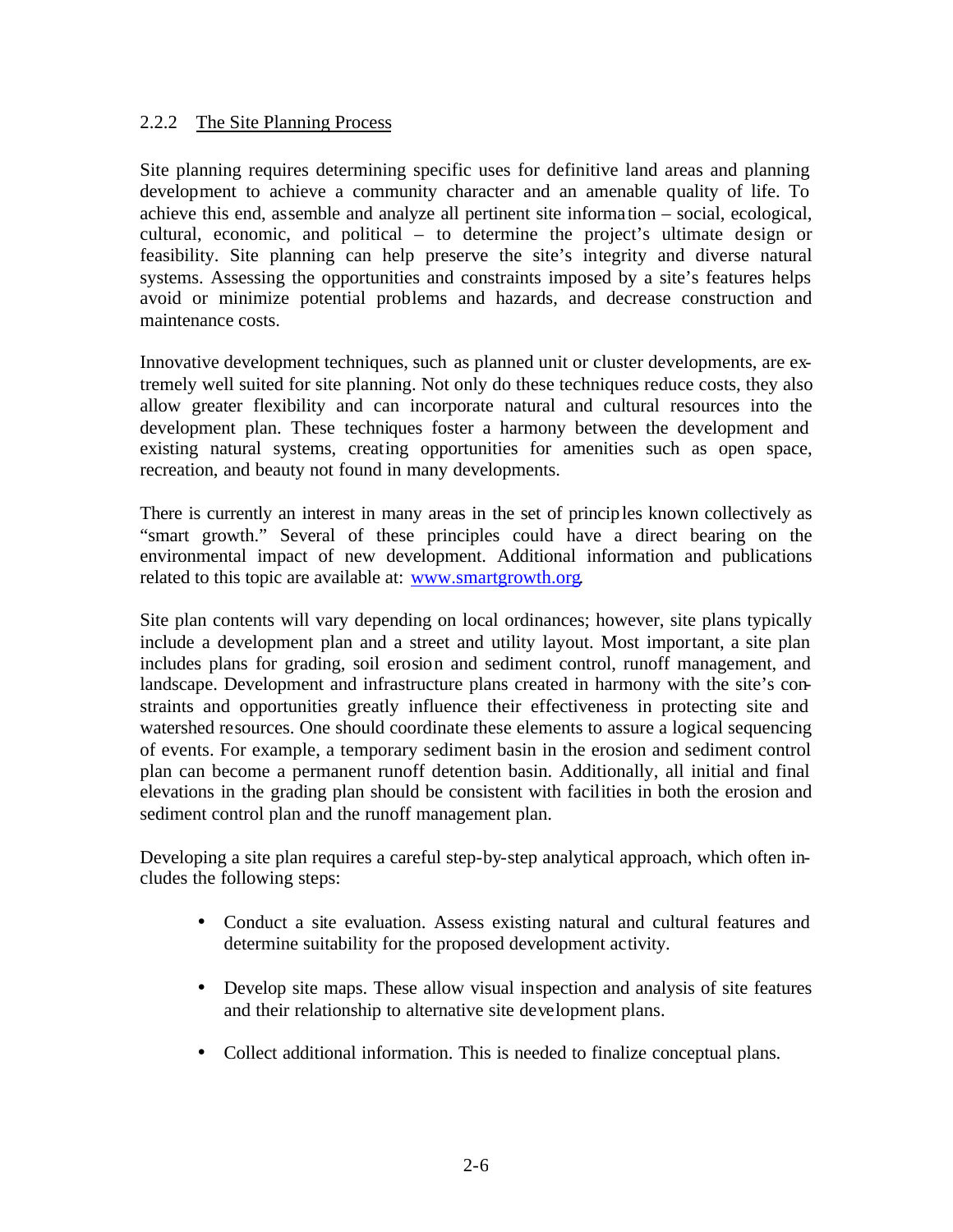- Review site plan goals. Goals should properly address requirements of state and local laws, ordinances, permitting regulations, comprehensive plans, and land development codes.
- Develop and integrate the individual components of the site plan. Each component should include goals, desired performance, design considerations for chosen BMPs, operation and maintenance needs, costs, and scheduling.

## 2.2.3 Preserving Natural Runoff Conditions

## *Minimize Impervious Surface Area*

Limiting impervious area is the most effective way to preserve a site's predevelopment runoff characteristics. Local codes may specify the maximum proportion of impervious cover allowed. Techniques for reducing the amount of impervious cover include:

- Reduce building setbacks, which reduces the lengths of driveways and entry walks. This technique is most applicable along low-use residential roads where traffic noise is not a problem.
- Reduce street widths by eliminating on-street parking or reducing lane width is most applicable to residential neighborhood roads.
- Install sidewalks on one side of roads or combine them with bicycle trails/walkways that go through backyard easements or natural areas. Whenever possible, these trails should be made of pervious materials.
- Use pervious pavement materials, such as pervious asphalt or pervious concrete, gravel, or combinations of geotextiles with sand, gravel, and sod. Take care when using pervious pavements to prevent clogging. Special design, preparation, batching, pouring, and finishing procedures, along with long-term maintenance needs, require that these pervious pavements be used appropriately.
- Use alternative development designs, such as cluster development, to reduce the length of roads, sidewalks, and other impervious areas.

## *Preserve and Mimic the Natural Runoff System*

Traditionally, runoff systems were built solely to convey runoff away from homes, buildings, and developed areas as quickly as possible, with little regard for its effect on downstream land or water resources. These traditional systems rely on connected impervious surfaces and conveyances to quickly remove stormwater from developed areas. It is now widely acknowledged that disconnecting impervious cover can reduce the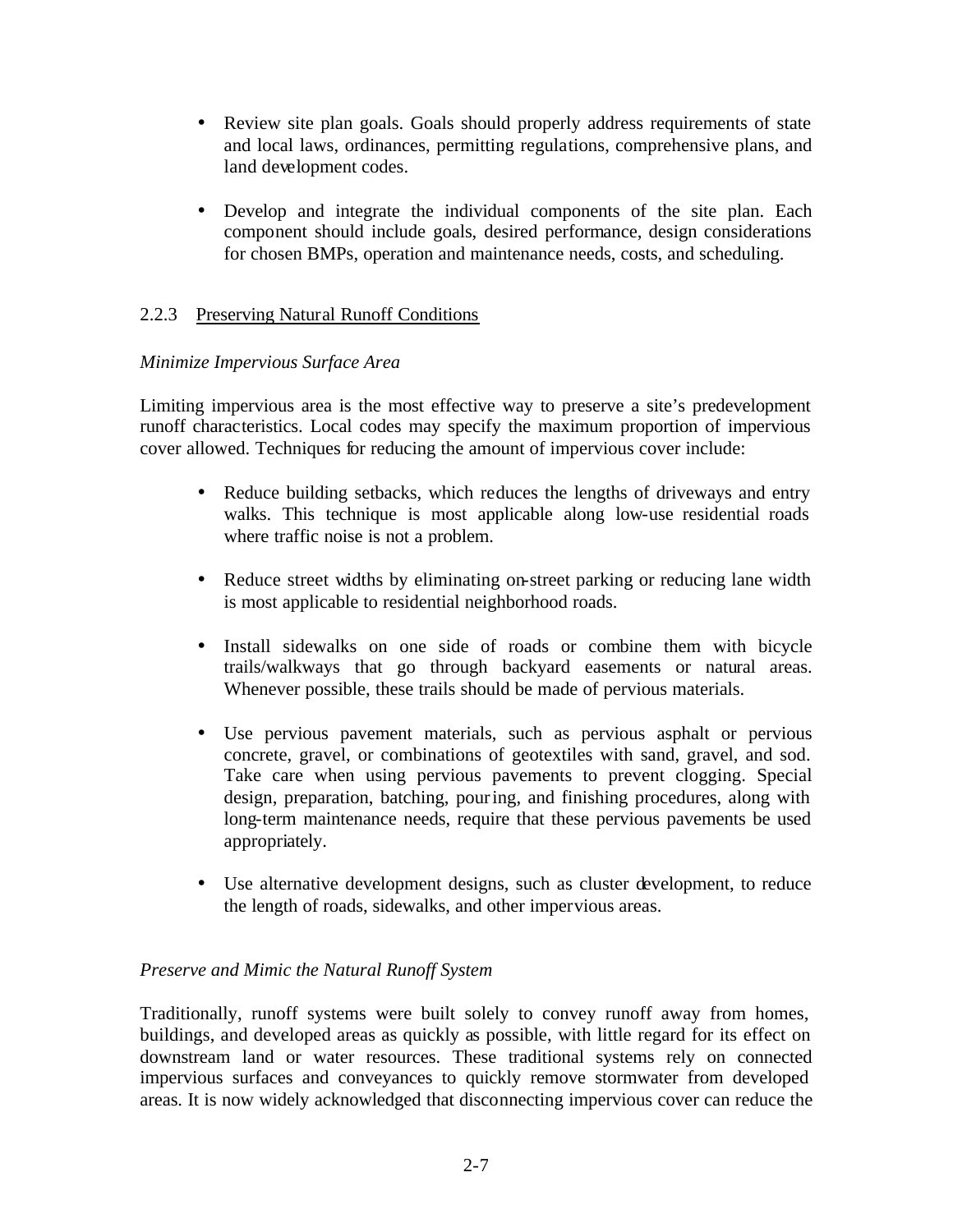amount of runoff and improve the water quality. An example of disconnected impervious cover would be directing roof runoff to vegetated areas rather than to driveways or directly into storm drain systems. Site designs that include vegetated filter strips around individual buildings and other impervious areas can reduce the need for more complex stormwater controls such as sand filters which are more expensive to construct and maintain. These vegetated areas help preserve the natural runoff system. Some of the techniques that mitigate the impacts of increased impervious cover include:

- Routing roof runoff to pervious areas, such as lawns, grassy swales, or depressed landscaped areas. Avoid connecting downspouts directly to storm drains or discharging downspouts onto parking lots, driveways, or other impervious areas.
- Capturing roof runoff (rainfall harvesting) for use in landscape irrigation.
- Protecting floodplains, wetlands, natural depressional storage areas, and sensitive features identified in the geologic assessment of the Water Pollution Abatement Plan. Incorporate them into the final runoff management plan.
- Using grassy swales instead of storm sewers as runoff conveyances, especially in residential developments. Swales, especially those with check dams or raised driveway culverts where allowed, encourage runoff capture. Use public education to teach citizens that water standing in a swale for a day is not bad and to prevent citizens from altering or using swales to dispose of yard materials or other garbage.
- Using depressional landscaping techniques that allow small areas, including landscaped islands within parking lots, to provide some storage and infiltration.
- Placing storm sewer inlets in grassy areas instead of paved areas. For example, a suc cessful treatment system within a shopping center parking lot consists of landscaped areas around the perimeter that includes a grassy swale adjacent to the curb line. Regularly spaced curb openings (curb cuts) allow runoff to flow off the parking lot into the swale. The swale conveys runoff toward a storm sewer inlet, and then to a wet detention basin.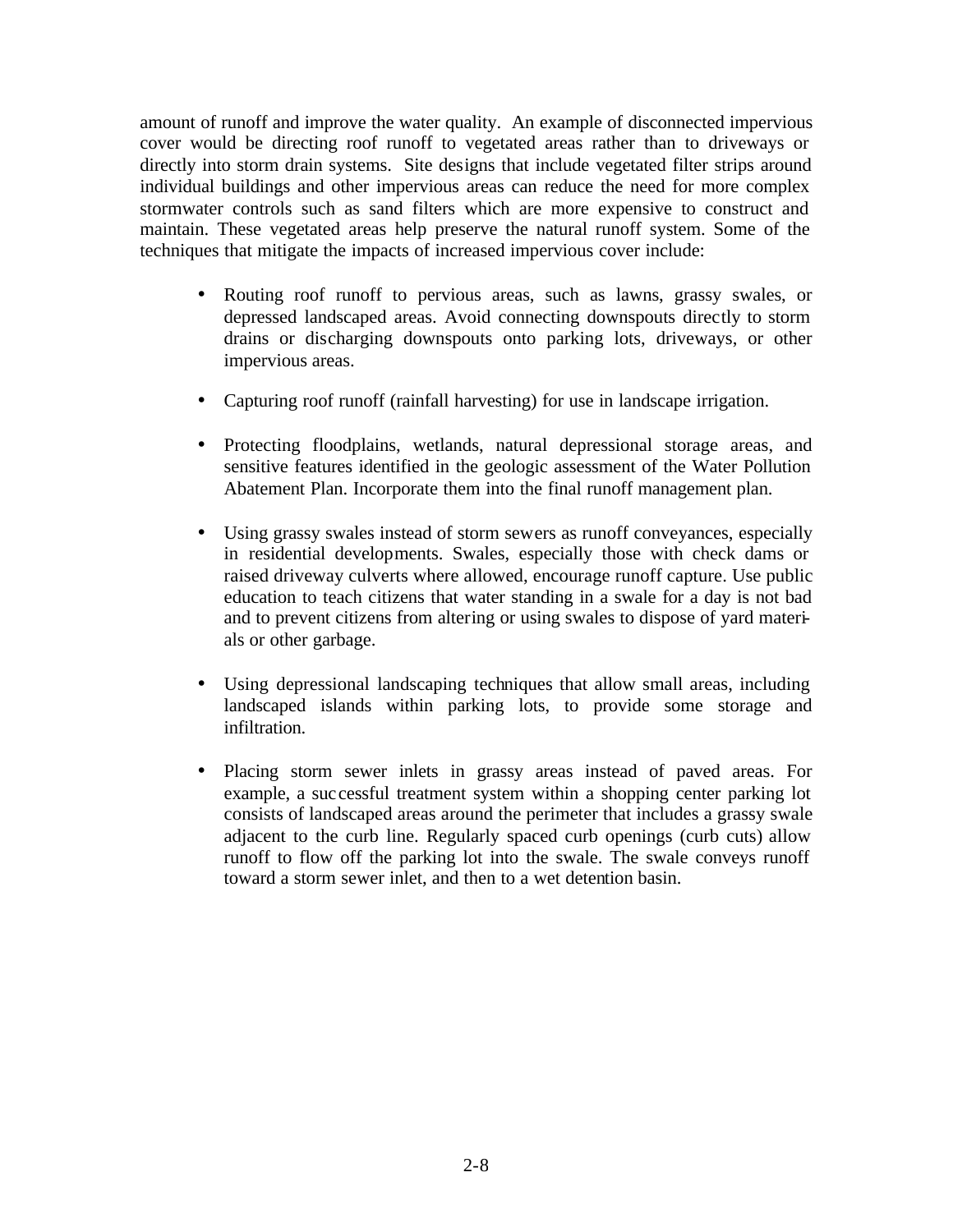# *2.3 Pesticide and Fertilizer Management*

## 2.3.1 Introduction

Pesticides are chemicals used to repel, control, or eliminate undesirable plants, animals, or insects. They are poisons by their very nature and may endanger human health even when applied according to label directions. The three types of commonly used lawn and garden pesticides include herbicides, which control weeds; insecticides, which control unwanted insects; and fungicides, which control plant diseases.

All pesticides must be registered by the U.S. Environmental Protection Agency before they are allowed on the open market. However, registration does not insure that pesticide formulations have been tested adequately for health and environmental effects. Additionally, "inert ingredients," which generally constitute the largest percentage of a pesticide product, are not identified on the label, although they may be chemically active and toxic. While these materials may be even more toxic than the pesticide itself, health data and labeling information for inert ingredients is not currently required by the EPA because they are not added to the formulation to kill the target pest. Inert ingredients include solvents, emulsifiers (chemicals which help keep the formulation in solution), surfactants (chemicals which facilitate passage through cell membranes/walls), and stickers/spreaders (chemicals which increase adherence and coverage of the formulation).

Other problems associated with pesticide use include direct contamination of storm drains with pesticide runoff, contamination of groundwater during recharge events, drift from lawn applications, unknown effects when chemicals combine (synergist effects), possible resistance to the chemicals by pests, and the killing of beneficial non-target species, including the pest's natural predators.

Pesticides can directly enter the groundwater system through spills around a poorly cased well, back-siphonage into domestic wells during spray tank/container filing, or improper disposal of pesticide containers. Another less direct contamination route is pesticide movement through the soil into groundwater.

The chemical characteristics of a pesticide, particularly water solubility, adsorption, and persistence, determine a formulation's potential to contaminate groundwater. Solubility (ability of a chemical to dissolve in water) varies greatly among pesticides. The greater the water solubility, the greater the potential to leach, or "seep down" into the water table. Leaching can be particularly damaging if the pesticide is highly toxic. Adsorption (the physical/chemical interaction or bonding of pesticides with the soil) prevents or retards leaching into groundwater by holding the pesticide in the surface soil where breakdown primarily occurs.

Persistence is the ability of the pesticide to resist degradation or "breakdown" as it moves through the soil. Sunlight, soil organisms, and reactions with minerals or natural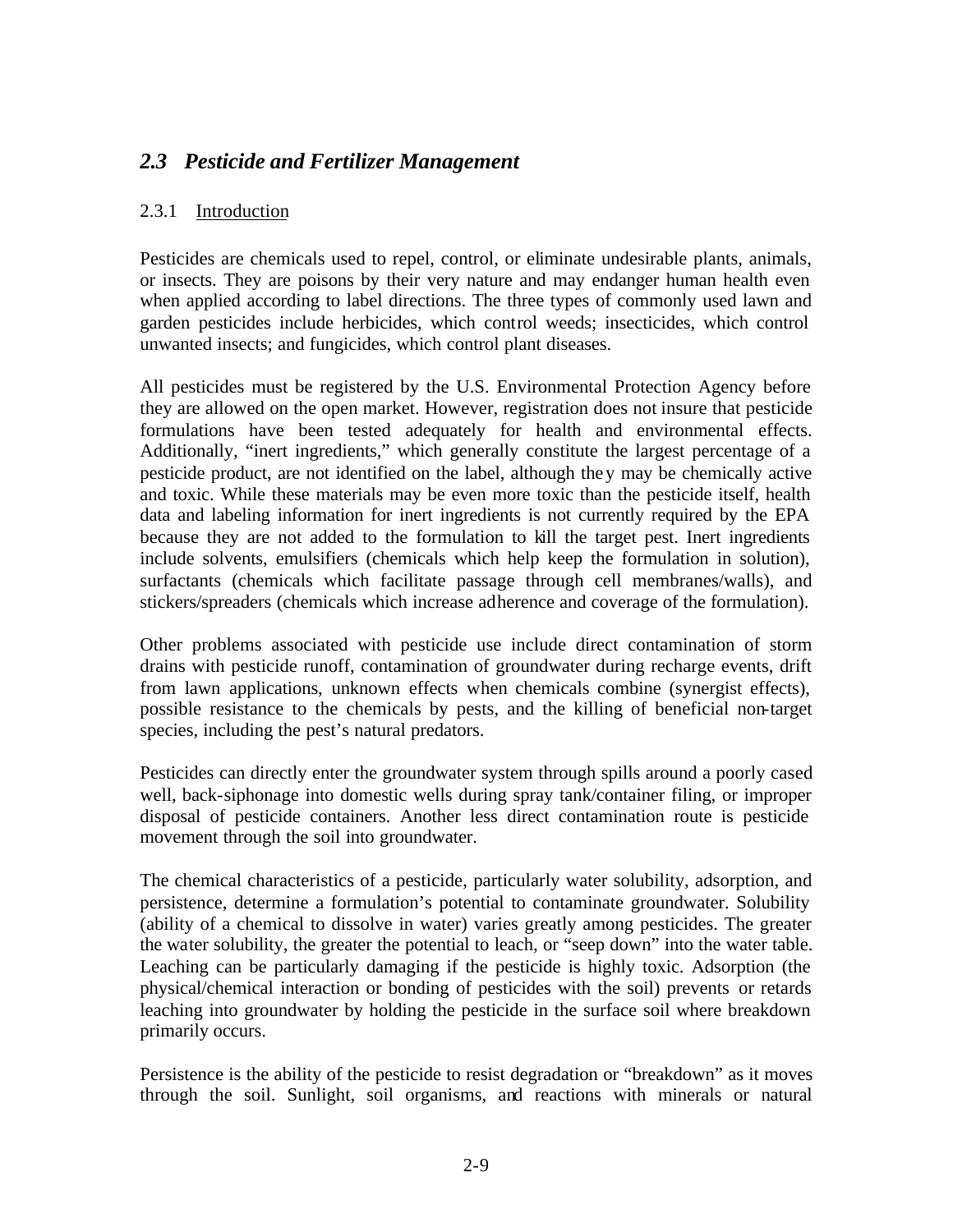chemicals facilitate breakdown in the surface soil. The persistence is measured in halflife (the amount of time for half of an amount of chemical to degrade). For example, if a pesticide has a half-life of two weeks, one percent of it will still be present in the soil after 12 weeks. The simpler compounds produced as a result of this degradation process may be either more or less hazardous than the parent compound.

The Edwards Aquifer Recharge Zone is characterized by caves, sinkholes, faults, fractures, and other permeable geologic features that create avenues for surface water to enter the aquifer. The same system that enables recharge to occur also provides a greater potential for contamination. Prevention is the best policy! Don't provide an opportunity for access to groundwater in the first place. *The decision to use pesticides involves a willingness to tolerate some degree of risk.* Consequently, pesticides should be used only as a last resort and then in small quantities in areas removed from sensitive geologic features, wells, or springs.

The active ingredients in currently available pesticides fall into four categories: traditional petroleum-based pesticides, insecticidal/herbicidal soaps, botanical pesticides, and biological controls.

- Petroleum-based pesticides have been available since the 1940's and work in a variety of ways. Some of these products attack an insect's nervous system while others affect various plant growth processes. Residues from some of these products are resistant to chemical breakdown and have been detected in groundwater and surface water.
- Insecticidal and herbicidal soaps have been used since the 1700's and have been further developed since 1980. These naturally derived products effectively disrupt the cell walls of insects and plants, resulting in dehydration and eventual death. These products degrade rapidly and are generally nontoxic to humans and animals.
- Botanical pesticides are derived from plants and have been used for centuries. They were widely used in the 1940's, until the newly developed synthetic pesticides became popular. Pyrethrum (extract of *Chrysanthemum cinerariefolium),* Rotenone (extract of derris root), and Sabadilla (derived from the seeds of *Schoenocaulon)* are the most commonly recognized examples of this group. These pesticides degrade very quickly and leave no residues. However, they are potent and should not be used casually.
- Biological controls target a specific host and are generally microorganism based. Other types of biological controls include insect pheromones (chemical secretions which elicit responses in another individual of the same species) and insect growth regulators. Biological controls are virtually non-toxic to insects other than the target pest, leaving the pest's beneficial predators and parasites unaffected. Two of the more widely known microorganism forms include *Bacillus thuringiensis* (BT) for worm and caterpillar control, and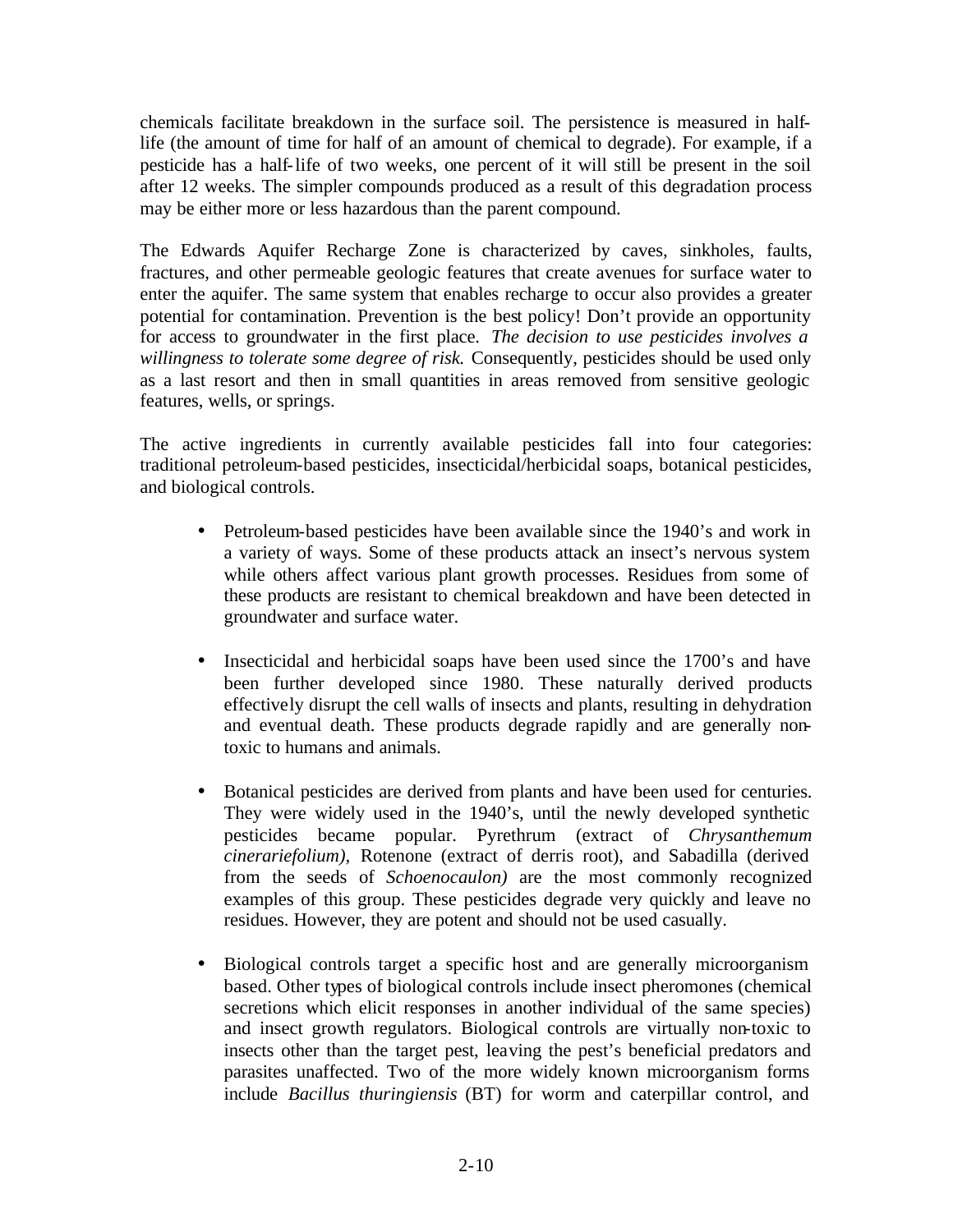*Bacillus popillae* (milky spore disease), for eradication of Japanese Beetle grubs.

Excessive or improper application of fertilizers can contribute to algal blooms in receiving waters and can cause human health problems. A fertilizer management plan should be developed for all landscaped areas. This plan should include:

- A soil or plant tissue testing program to determine the types and amounts of fertilizer required for healthy vegetation
- The use of soil amendments and organic fertilizers
- Application rates and procedures
- Landscaping plan and areas of application and areas where fertilizer use will be avoided.

Vegetated buffers adjacent to water bodies are particularly effective when there is minimal use of fertilizers and pesticides within the buffer. The use of these materials should be avoided within 25 feet of open waterways or sensitive geologic features.

*Grow Smart, Grow Safe: A Consumer Guide to Lawn and Garden Products* (Dickey, 1998) is an excellent reference that identifies the least toxic products for lawn and garden. For more information about this guide contact the King County Water and Land Resources Division, Seattle Washington at (206) 689-3064.

## 2.3.2 Integrated Pest Management

Organic gardeners regard plant disease and insect infestation as a symptom, rather than the cause, of a plant problem. Affected plants may be stressed or poorly adapted to the area or struggling with soil imbalances. Recent pesticide application may have destroyed beneficial insect predators and upset the natural predator/prey balance. Rather than attempting to completely eliminate a problem, organic methods focus on re-establishing the natural harmony and balance which keeps diseases and insect pests and predators in check.

Integrated pest management (IPM) is an ecological and economical approach to pest control that utilizes various strategies, including organic gardening techniques, to manage pests. An IPM integrates of mechanical, biological and chemical controls. These combined strategies are more effective in the long term than any one strategy used by itself.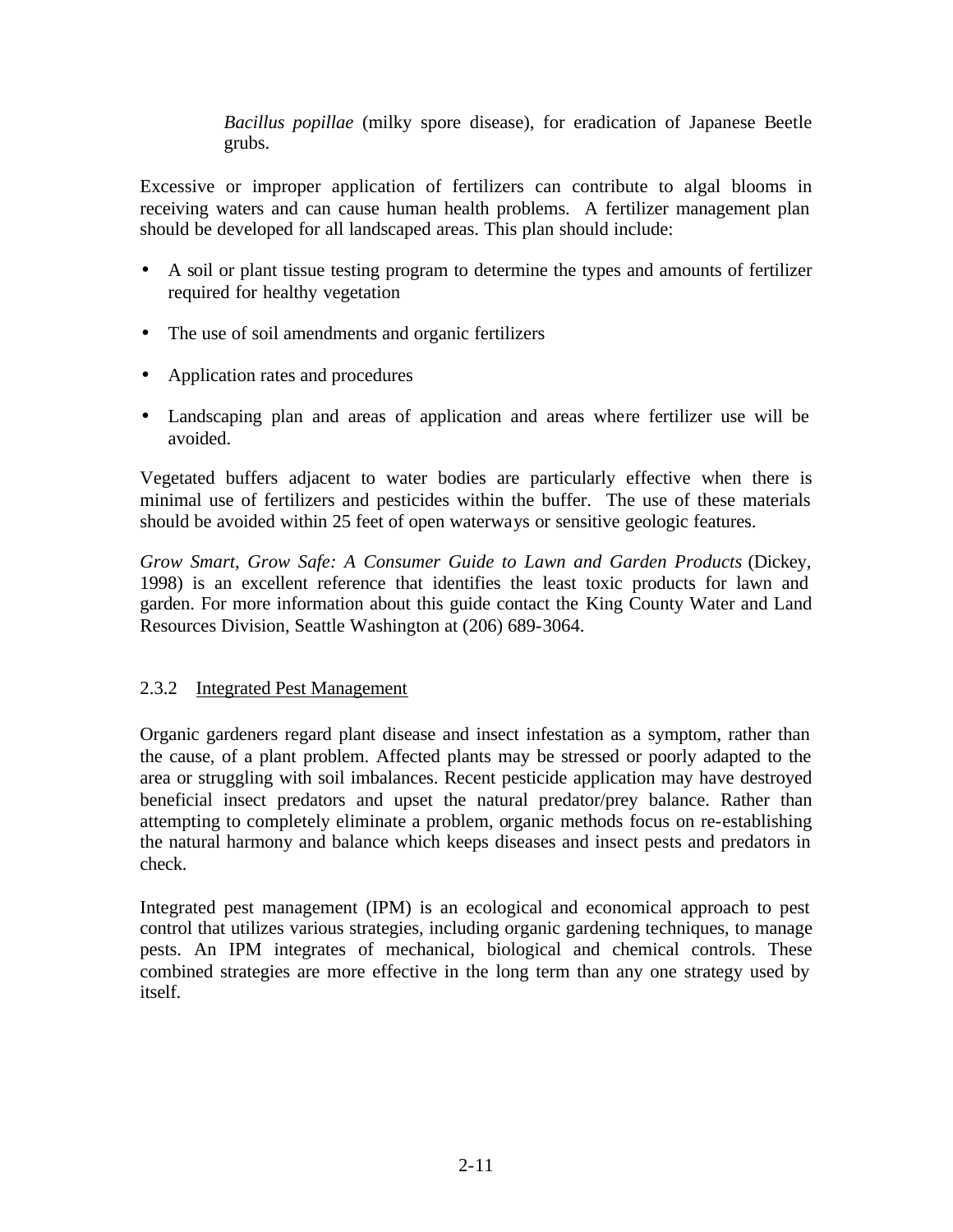There are several basic steps involved in conducting a successful IPM program.

- Plant native species. Native plants encourage the presence of native insects and microorganisms that maintain plant health and vitality without chemical fertilizers and pesticides.
- Utilize nature's dynamic system of checks and balances to your advantage by developing healthy soil; planting well-adapted and pest-resistant varieties; maintaining proper fertility; and watering properly. Monitor weed, insect, and disease problems.
- Do some background reading on pest control for the plants you grow. Learn how to identify pest insects and know their life styles so that treatments can be administered most effectively (see recommended list on page 3-13).
- Establish a level of acceptable damage. A few chewed leaves do not constitute a real threat to your plants.
- Check for pest damage early and often. Treat only when close monitoring indicates that the pest situation will cause unacceptable damage.
- If pest populations are high enough to cause unacceptable damage, use all available means of control, but start with the method that is least damaging to naturally occurring beneficial insects.
- For chemical control, choose the most species-specific and most effective product available.

The major disadvantage of conventional insecticides is the ability of the pest to develop resistance. Resistance is the result of a forced genetic change in an insect population caused by casual and over frequent use of a pesticide. When a pest has developed the ability to resist one class of chemicals, it often has the ability to quickly develop resistance to others. Over 600 different types of insects, weeds, and plant diseases have shown resistance and many cannot be controlled with today's pesticide formulations. Resistance of this magnitude does not occur with biological controls, which utilize the pest and predator/parasite relationship. These relationships have evolved together over millions of years, each adapting to changes in the other.

Another serious drawback to using chemicals is that most are not host specific and will kill every insect in the area, including beneficial predators. When all the beneficials are killed, the population of secondary pests increases rapidly, often creating greater damage than that of the primary pests. In addition, insects and other biota residing within caves may also be affected. The U.S. Fish and Wildlife Service has listed numerous endangered species of karst invertebrates in Travis, Williamson Counties and Bexar Counties.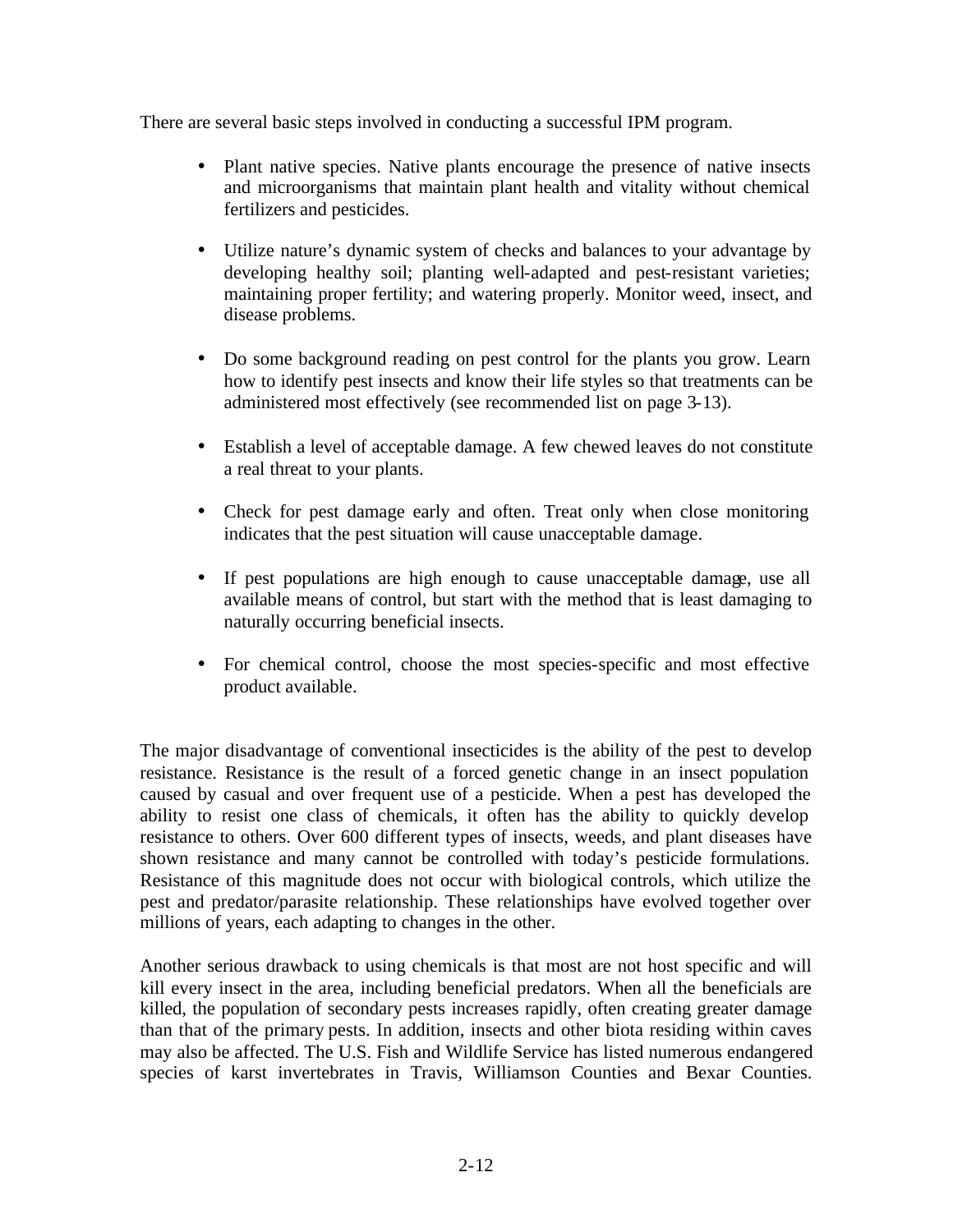Improper use of chemical pesticides can harm these species and result in consultation with the USFWS.

The combination of resistance, secondary pest problems, and legal liability has increased the cost of chemicals. Comparatively, natural pest control is less expensive over the long term despite the fact that initial costs are commonly higher.

If you are using or plan to use a professional pest control or lawn care service, try to find a company that is familiar with IPM practices and will work with you in selecting the least toxic methods available. An IPM program will focus on biweekly or monthly monitoring of pest populations instead of routine monthly spray services. Pest treatments should occur only if there is evidence that a pest problem is developing. If traditional pesticide application methods are recommended, examine the suggested services and chemicals closely, keeping in mind any detrimental health or environmental effects. All of the least toxic pesticides listed are available to commercial applicators. Even if the applicator is not familiar with the product, it can easily be obtained from a local chemical supplier.

The City of Austin has an IPM Plan Assistance Packet. Other suggested reference sources for starting an IPM program are:

- National Wildflower Research Center, 4801 LaCrosse Avenue, Austin, Texas 78739-1702. (512) 292-4100. The Wildflower Research Center is a non-profit research and educational organization committed to the preservation and reestablishment of native plant species in planned landscapes. The Center's Clearinghouse has numerous fact sheets with species recommendations, the names of native plant nurseries, and contact information for native plant organizations.
- Comal County Texas Cooperative Extension, 1323 S. Water Lane, New Braunfels, TX 78130-6971, Phone: 830-620-3440, http://comal-tx.tamu.edu.
- Bexar County Texas Cooperative Extension, 3355 Cherry Ridge, #212, San Antonio, TX 78230, Phone: 210-467-6575, http://bexar-tx.tamu.edu.
- Kendall County Texas Cooperative Extension, 210 E. San Antonio, #9, Corner of Blanco and Saunders, Boerne, TX 78006, Phone: 830-249-9343, http://kendall-tx.tamu.edu
- *Grow Smart, Grow Safe: A Consumer Guide to Lawn and Garden Products* by Philip Dickey, (Washington Toxics Coalition, 2002).
- *Common-Sense Pest Control* Considered "the guidebook" of Integrated Pest Management, it offers least toxic pest control solutions for your home, garden, pets, and community. Shows how to identify pest problems and finds the most appropriate and least toxic solution. (Shelia Daar, Tauton Press, 1991)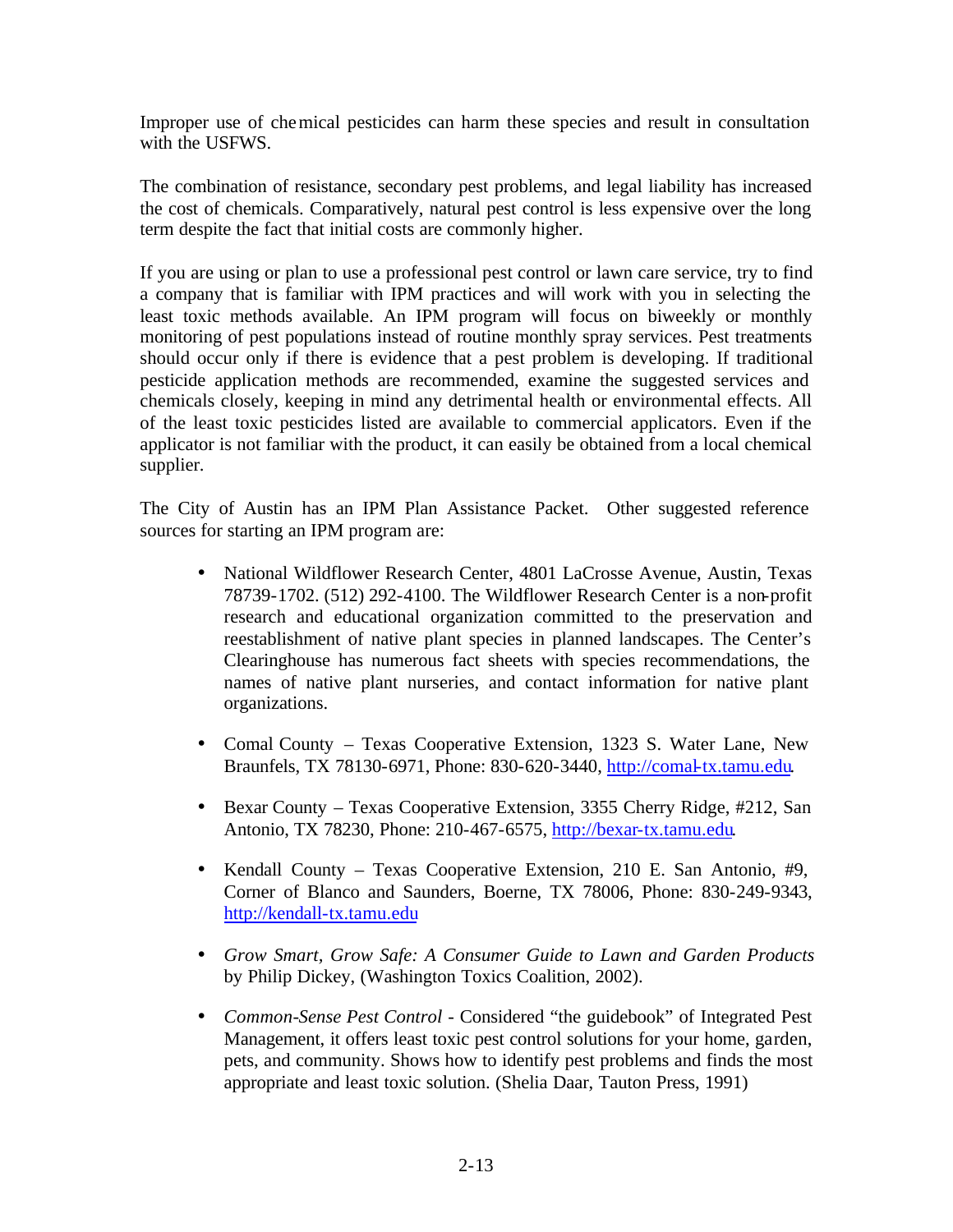- A Field Guide to the Insects of America, North of Mexico One of the Peterson Field Guide series. This is an introductory insect identification field guide. (J. Borrer, Houghton-Mifflin Company, 1974)
- *Rodale's Color Handbook of Garden Insects* Field guide that enables you to identify almost any insect inhabiting the orchard or vegetable garden. Over 300 color photographs of insects in their egg, larval, and adult stages. (Anna Carr, Rodale Publishers, 1991)
- *Rodale's Chemical-Free Yard and Garden*  The ultimate guide to organic gardening. Safe gardening products and techniques; pest control and fertilizing recommendations for vegetables, flowers, fruits, trees, and shrubs; and a system for making the switch to chemical-free gardening. (Anna Carr, Rodale Publishers, 1991)

## 2.3.3 Mechanical Controls

Mechanical control of pests in an IPM program involves the use of lures, traps, baits, and barriers. These measures avoid the use of any chemical that might have an adverse impact on the environment. These controls include:

*Hand picking*. Arm children with cans filled with soapy water and pay them to collect unwanted pests. (A penny a bug for the kids and a soapy death for the offending insect.) Be sure your children are apprehending the right insects! Another manual removal alternative is the rechargeable bug collector, which vacuums bugs off of leaves and into a sealed disposable cartridge lined with a nontoxic sticky gel. A small portable hand vacuum is equally effective. To kill the collected insects, remove the bag, enclose it in a sealed plastic bag, and place in the freezer for 24 hours. This method can also be effective in helping control indoor flea infestations.

*Pre-coated Insect Trap Kits.* Especially effective for aphids, white flies, gnats, fruit flies, thrips, and other flying pests. (Local nurseries, mail order) For anything that crawls up a tree, shrub, or vine. Use sticky bands or Tanglefoot glue to prevent ants from getting to the honeydew and eating aphid, scale, and mealybug predators. Also effective against tent caterpillars, gypsy moths, and cankerworms. (Local nurseries)

*Roach/Mouse Glue Traps.* (Local nurseries, grocery stores)

*Pest Lures* (attracts specific pests). Attracts coddling moths, gypsy moths, cabbage loopers, corn earworms, apple maggots, yellow jackets, and houseflies. (Local nurseries)

*Beneficial Lures* (attracts predator insects). Attracts predatory wasps, ladybugs, and lacewings.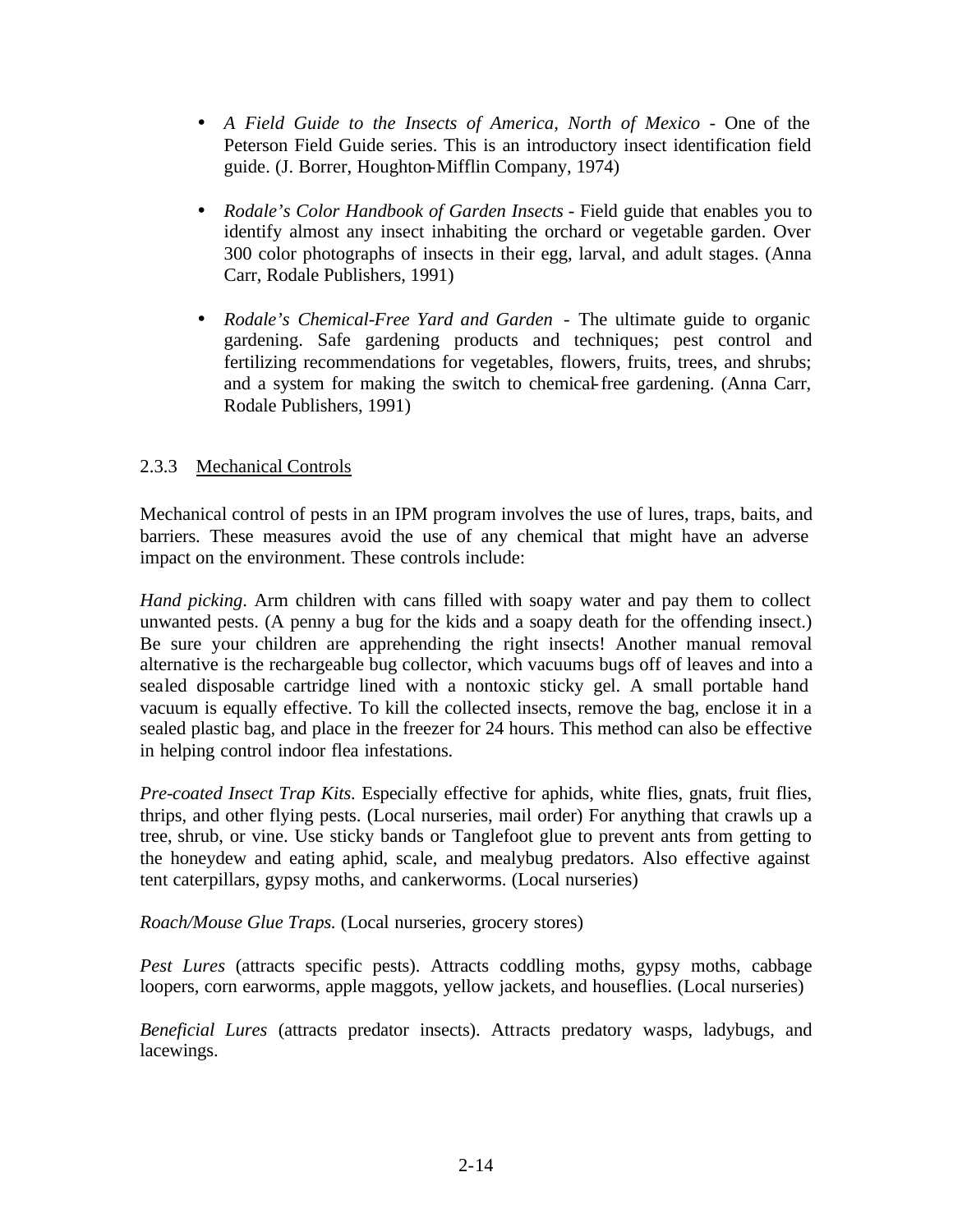*Copper Sheeting*. Strips of copper can be placed around tree trunks, pots, or the sides of planter beds to effectively kill and discourage slugs and snails. You can either purchase paper-backed sheeting or make your own strips from copper sheeting sold at hardware stores. For maximum effectiveness, keep vegetation from bridging the copper or else snails and slugs will cross over. (Local hardware stores)

*Diatomaceous Earth*. Natural grade only. (Two grades of diatomaceous earth are available for different applications. Natural grade diatomaceous earth is appropriate for pest control purposes and can be obtained at local nurseries.) Diatomaceous earth is the naturally mined, ground-up silicon skeletons of microscopic one-celled plants. The fractured skeletal particles have very sharp edges that puncture and dehydrate soft-bodied insects, such as ants, aphids, and slugs. The resulting dehydration is intensified by the particle's ability to absorb up to four times is weight in liquid. Avoid inhalation by wearing a protective mask, as it is irritating to the respiratory tract. If applying to a pet's coat for flea/tick control, remember to shield your pet's nose also. Safe to ingest, it is used in animal food as an anti-caking agent and for internal parasite control. Diatomaceous earth will kill ants, roaches, drywood termites, fleas, bees, crickets, ticks, spiders, snails, and slugs. (Local nurseries)

*Beer/Yeast & Water Traps*. Snails, slugs, and pillbugs cannot resist fermented yeast. Beer, non-alcoholic beer or a homemade slug brew (1 cup of water, 1 tsp. sugar, 1/4 tsp. yeast) is equally effective. Use empty cans open at one end, jars and old plastic containers as traps. Dig holes the size of containers throughout your garden or around the affected plants. Sink the traps into the ground with the top rims flush with ground level. Slugs will take the bait and fall into the traps and drown. To prevent beer-loving pets from robbing the bait, construct a pit trap from a half-gallon size coffee can. Cut a rectangular opening a third of the way up the side of the can. Sink the can into the ground to the level of the opening, leaving the plastic cap on the can.

*Boiling Water*. Applying boiling water to fire ant mounds can effectively destroy smaller infestations. It is important to do this early in the morning, when temperatures are cooler and the colony has moved to the top of the mound.

*Crushed Dill Mulch*. Effectively repels most pests.

*Row Covers*. Buy them or make your own from discarded pantyhose. Row covers will provide a barrier between insects and your plants while allowing moisture and sunlight through. (Local nurseries)

*Mulch*. Mulch can be used to control weeds.

Propane Weeders. These devices use heat to kill weeds.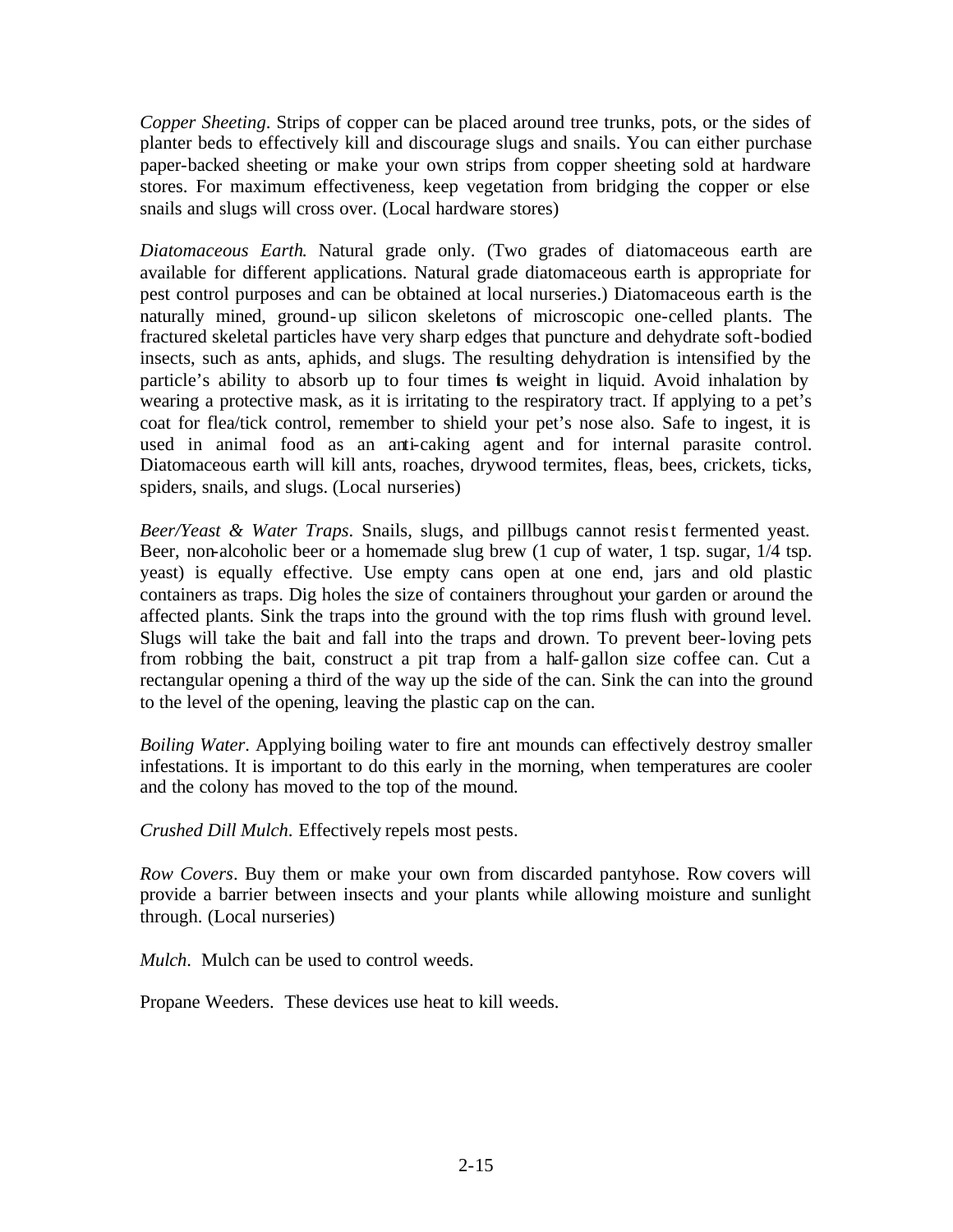### 2.3.4 Biological Controls

When relying on predator/prey controls, it is important to remember that natural enemies will not appear until their food source, the pest, is present. Biological controls include:

*Bacillus thuringiensis*. Effective against caterpillars and worms, including webworms and tentworms. *Bacillus thuringiensis* (BT) acts as a bacterial stomach poison and must be ingested by the pest. For maximum effectiveness it is important to carefully follow the label directions. This product degrades very rapidly in sunlight, within one to several days. Since consumption determines who dies, repeated applications may be necessary. Completely safe for all non-target species.

*Bacillus thuringiensis israelianis* kills black flies, fungus gnats, and mosquitoes. House flies and stable flies are affected.

*Bacilus popillee* eradicates Japanese beetle larvae, and certain other lawn grubs for up to 25 years.

*Introduction of Beneficial Predator Insects*. You name a pest, it is has a predator (including fire ants)! Beneficial nematodes, ladybugs, and lacewings are all available for purchase at nurseries, online, by phone, or via mail order.

*Plant Ornamentals/Annuals Which Attract Native Beneficial Predator Insects*. Cosmos (White Sensation and Sunny Red), Marigold (lemon Gem), Zinnia (Cut and Come Again), Morning Glory, Canytuft, Anthemis, Tansy, Caraway, Dill, Fennel, Spearmint, Buckwheat, and Coriander. Most of these plants can be grown easily in pots.

## 2.3.5 Recommended Chemical Controls

Alternatives to Traditiona l Synthetic Insecticides

- Boric Acid. An inorganic dust containing boron that acts as a slow-acting stomach poison and results in starvation. It must be ingested and takes 5-10 days to act. Kills plants if applied directly to them. Must be kept from children and pets. Effective against roaches.
- Pyrethrum Powder. Crushed *Chrysanthemum cinerariefolium.* Pyrethrums are broad spectrum insecticides and will kill beneficials as well. However, since degradation begins within hours, the overall impact on the entire community is minimized.
- Piperonyl butoxide. (PBO) A broad-spectrum insecticide which normally contains pyrethrum and diatomaceous earth. Piperonyl butoxide is a synergist which is also registered as a pesticide. There is controversy surrounding PBO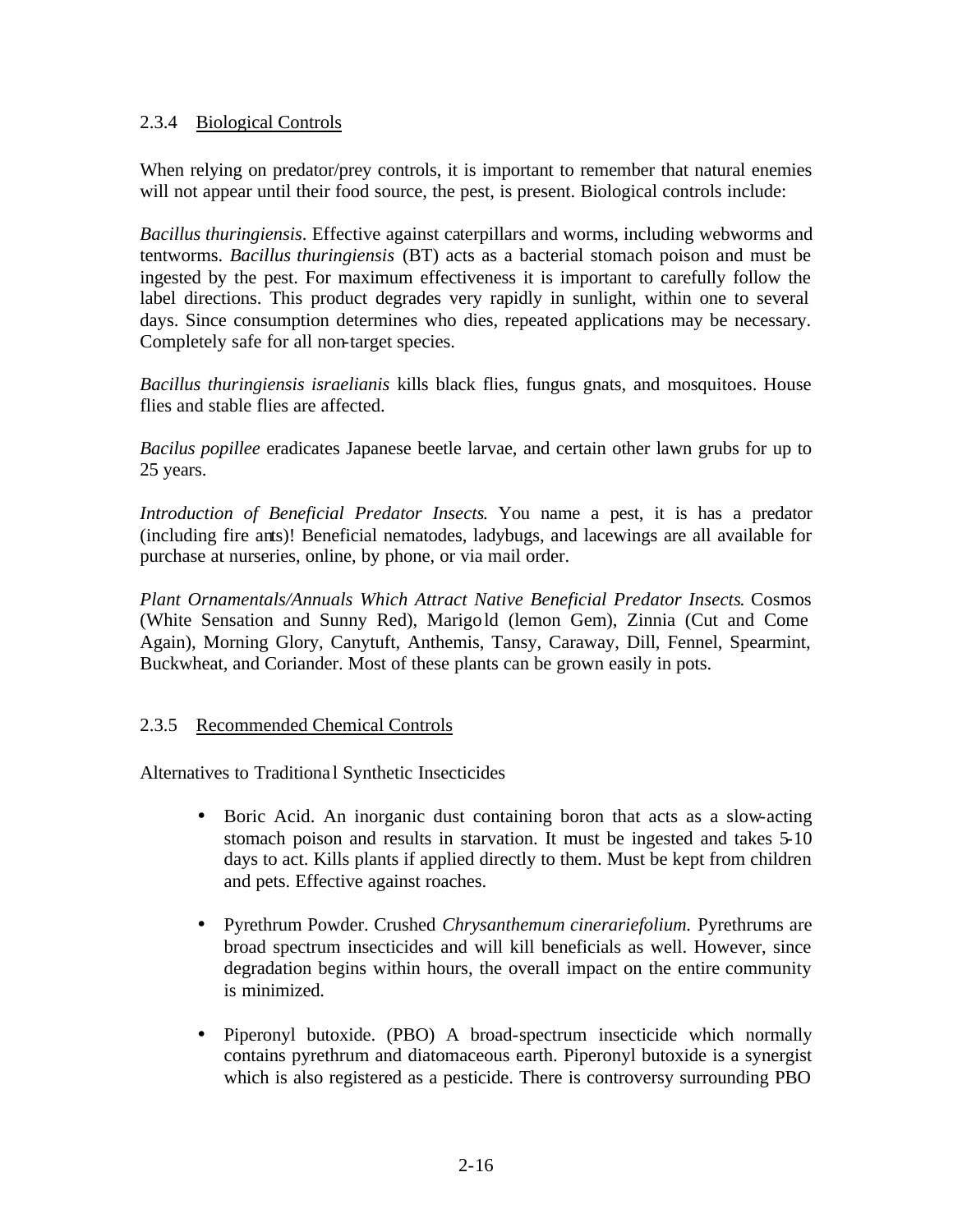because some studies of chronic human exposure suggest nervous system damage.

- Synthetic pyrethrum, potentially more toxic than pyrethrum. Broad spectrum insecticide.
- Pyrethrum (higher percentage than Perma GuardTM Household formula), diatomaceous earth, piperonyl butoxide. Broad spectrum insecticide.
- Potassium salts of fatty acids, citrus aromatics, and inerts. Can be applied up to the day of harvest. Insecticidal soaps are more effective against slower moving, soft-bodied, sucking insects, such as aphids, scale, white flies, and thrips. Generally bees, wasps, and flies are more mobile and relatively unaffected. Do not mix your own detergent solutions, as the phosphate content of dishwashing detergent may vary and prove harmful to the plant.
- Synthetic hormonal growth regulator for fire ants. Degrades rapidly when exposed to water. Alkalinity also speeds breakdown.
- Extract of derris root. Not for casual use. Broad spectrum insecticide which is toxic to non target species. Very toxic to fish. Degrades rapidly.
- Nicotine sulfate solution of poultry pests, aphids, leafhoppers, thrips, scale, and other sucking insects. Also recommended as a foliar fungicide. EXTREMELY TOXIC**.** Easily absorbed through the skin and there can be problems with drift. Not intended for casual use.
- Sabadilla Dust. Powder of Sabadilla lily seeds. The powder must make physical contact with target pest. Sabadilla is four times less toxic to mammals than Rotenone. Degradation occurs within 24 hours of exposure to sunlight. Sabadilla is a broad spectrum insecticide and is toxic to bees, spider, ladybugs, other beneficial insects, frogs, and fish. Alkaloids absorbed through the skin can result in a rapid and dangerous drop in blood pressure.

Chemical Alternatives to Synthetic Herbicides

• Soap-based nondescriminate herbicides which are especially effective for seedlings.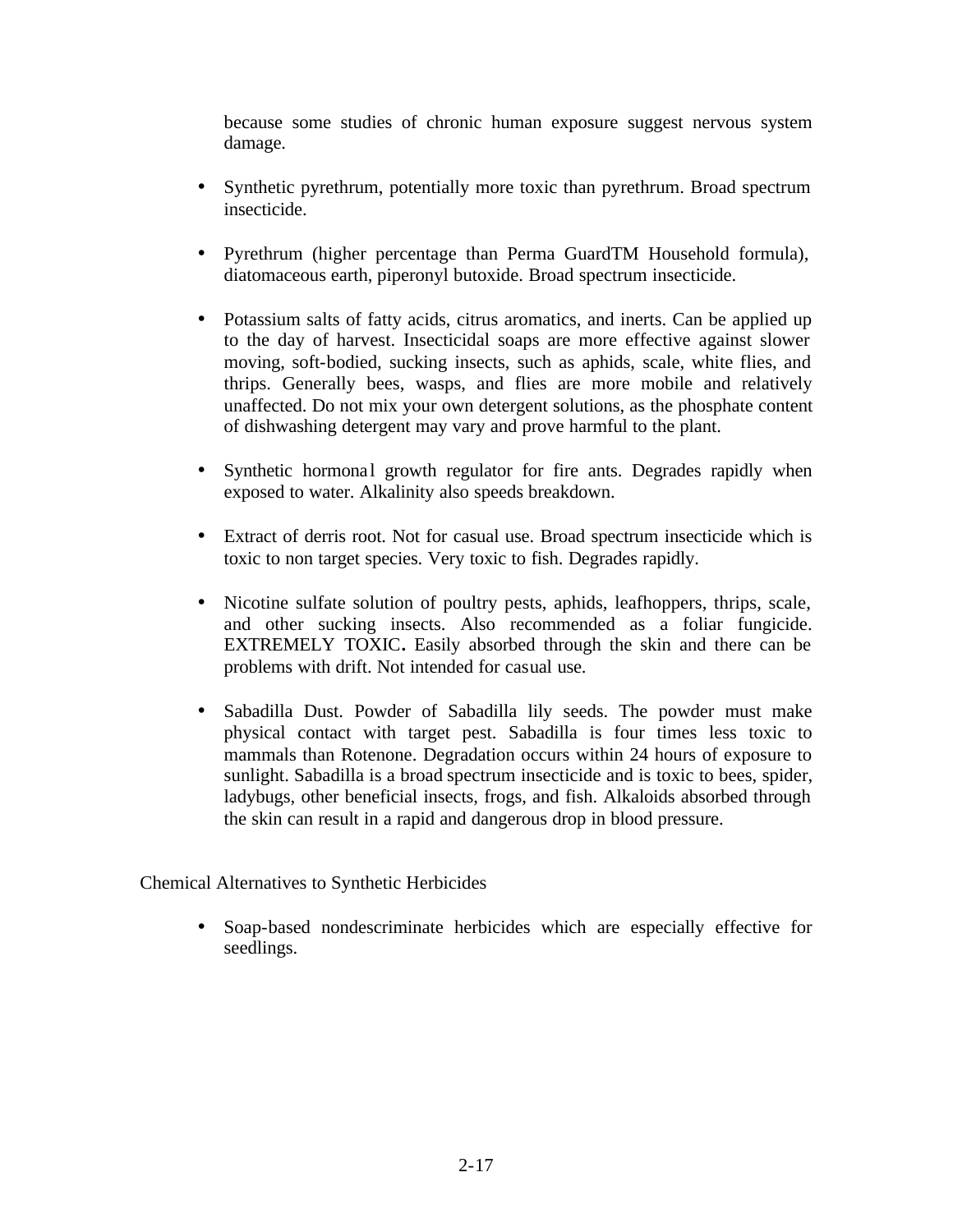Chemical Alternatives to Traditional Synthetic Fungicides

- Sulfur Dusting Powder. Miticide and fungicide. Will burn foliage at temperatures over 85° F. Controls black spot and powdery mildew.
- A magnesium and zinc-based fungicide that controls powdery mildew and black spot. Does not have the foliar burn problems associated with sulfur.
- Sodium Bicarbonate (Baking Soda)/Potassium Bicarbonate. These chemicals may be used either alone or together to control black spot. Use four teaspoons per gallon of water. Effectiveness increases with use of a sticker/spreader.

## 2.3.6 Traditional Chemical Controls

Traditional chemical controls should be applied only as a last resort; when the situation will cause unacceptable damage and if the benefit of using it exceeds the environmental and health costs. Guidelines for the use of these materials include:

- Consider solubility, adsorption, and persistence factors in pesticide selection. (Consult the County Extension Office, State Department of Agriculture or obtain a Material Safety Data Sheet from the supplier or manufacturer). Choose the least toxic option and purchase only the amount you require.
- Restrict applications to the smallest area possible. Treat only infested plants or areas for the shortest possible time. If feasible, simply prune out the affected area and dispose of the infested material in a bucket of insecticidal soap.
- Do not apply pesticides outdoors when rain is forecast.
- Exercise care when applying pesticides in close proximity to adjacent storm drains. Drift and runoff are likely to occur when materials are applied to the edge of a curb. Pesticide residues can run off into storm drains, contaminating lakes and streams, and poisoning aquatic life.
- Conduct any activity involving pesticides as far from wells, springs, and other sensitive features as possible. This includes storing, mixing, or loading pesticides, and rinsing containers.
- Install back flow prevention devices to minimize back-siphonage. Keep hose ends out of chemical tanks.

If pesticide spills or accidents occur, notify the responsible local or state personnel immediately (State Department of Agriculture, TCEQ, or municipal spill response teams). DO NOT hose down the area. For small spills, remove the impacted soil and the area surrounding it, contain in several small plastic bags and place in trash. For spills on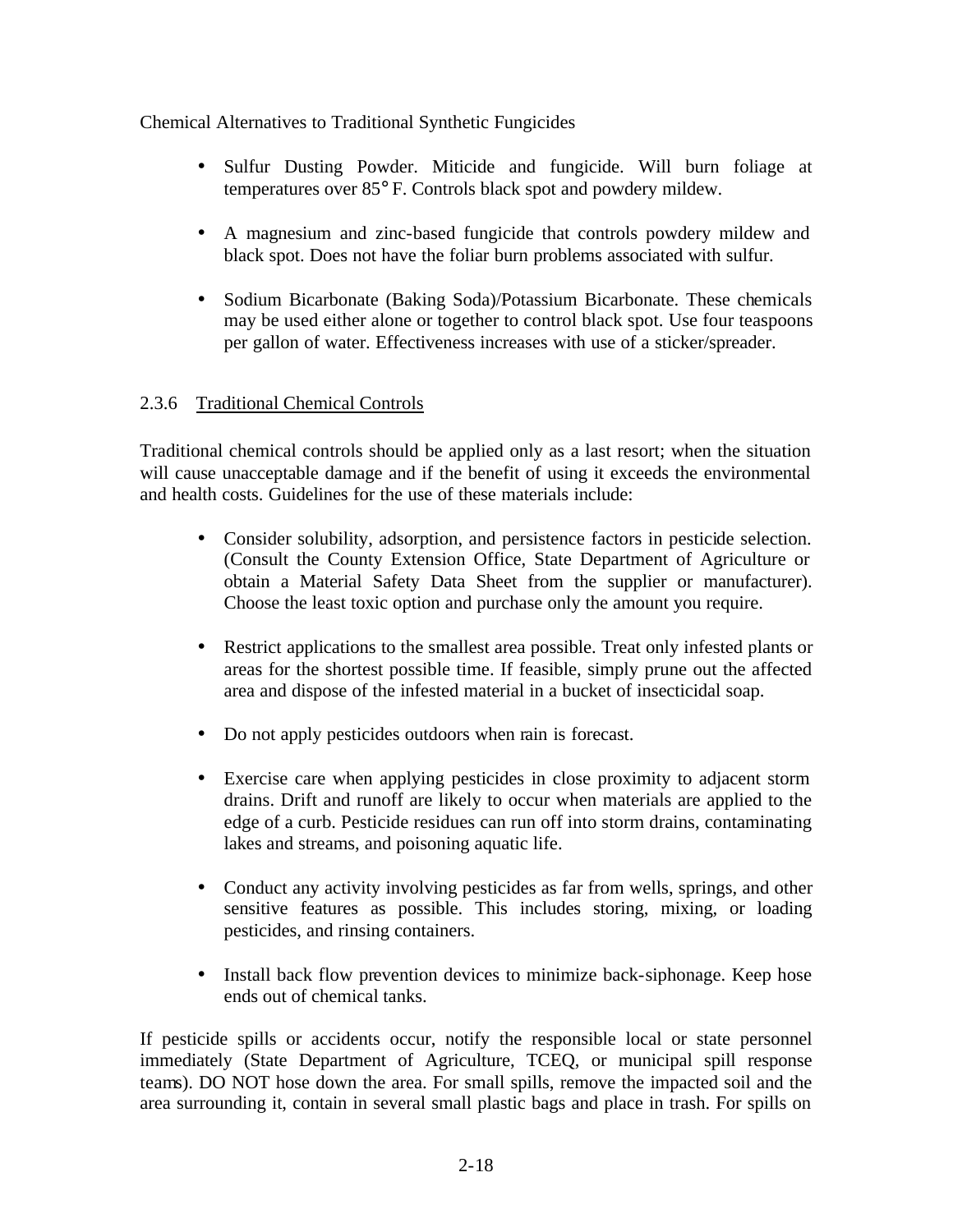walkways lay down soil or absorbent material (kitty litter, vermiculite, sawdust); remove material; and discard as above. Wash with biodegradable detergent and water, and collect water with additional sorbent, vacuum, or other method.

Read and follow label instructions exactly. Labels provide legal as well as product information. Using more than the specified amount of pesticide will not increase its effectiveness. It may constitute illegal misuse and can result in harm to plants, the environment, and you. Make sure the product is used on the designated application area (soil, leaves, edible fruit) and is appropriate for your specific plant and pest control problem.

*You should not purchase or use pesticides if you are unwilling to follow all label directions and safety and environmental precautions.*

Triple rinse container immediately after emptying (some pesticides are very difficult to rinse after they have dried out), and crush or puncture top and bottom of containers to prevent reuse.

Return rinse water to pesticide spray tanks and apply to affected area according to the application instructions, or use the rinse water to mix new spray solutions of the SAME pesticide.

DO NOT pour pesticides on the ground, flush down a drain or toilet, or pour out on the sidewalk.

Traditional synthetic petroleum based insecticides include:

- Carbaryl. Moderate reversible cholinesterase inhibitor. Acetylcholine is a chemical that plays an important role in the transmission of signals between nerve cells. It acts by binding to the receiving nerve cell and turns the nerve's switch "on," causing it to fire. Cholinesterase is an enzyme that inactivates acetycholine, essentially allowing the nerve cell to recover by turning the switch "off." Cholinesterase inhibitors prevent the body from producing cholinesterase, resulting in the nerve's switch being locked in the "on" mode. This inhibition can be either reversible (atropine is antidotal) or permanently irreversible. Carbaryl has been detected in the groundwater of six states.
- Acephate. Broad spectrum insecticide, often used for fire ant control. Irreversible cholinesterase inhibitor. Rapid environmental degradation. EPA requires a 24-hour re-entry period for agricultural uses (NCAMP 1991).
- Chlorpyrifos. Irreversible cholinesterase inhibitor. Chlorpyrifos adheres tightly to soil and is not expected to leach. Soil persistence is estimated between 60-120 days (Howard, 1991). Depending upon the soil type, microbial metabolism may have a half-life of up to 279 days. The EPA is conducting a special review of Chlorpyrifos and has requested additional data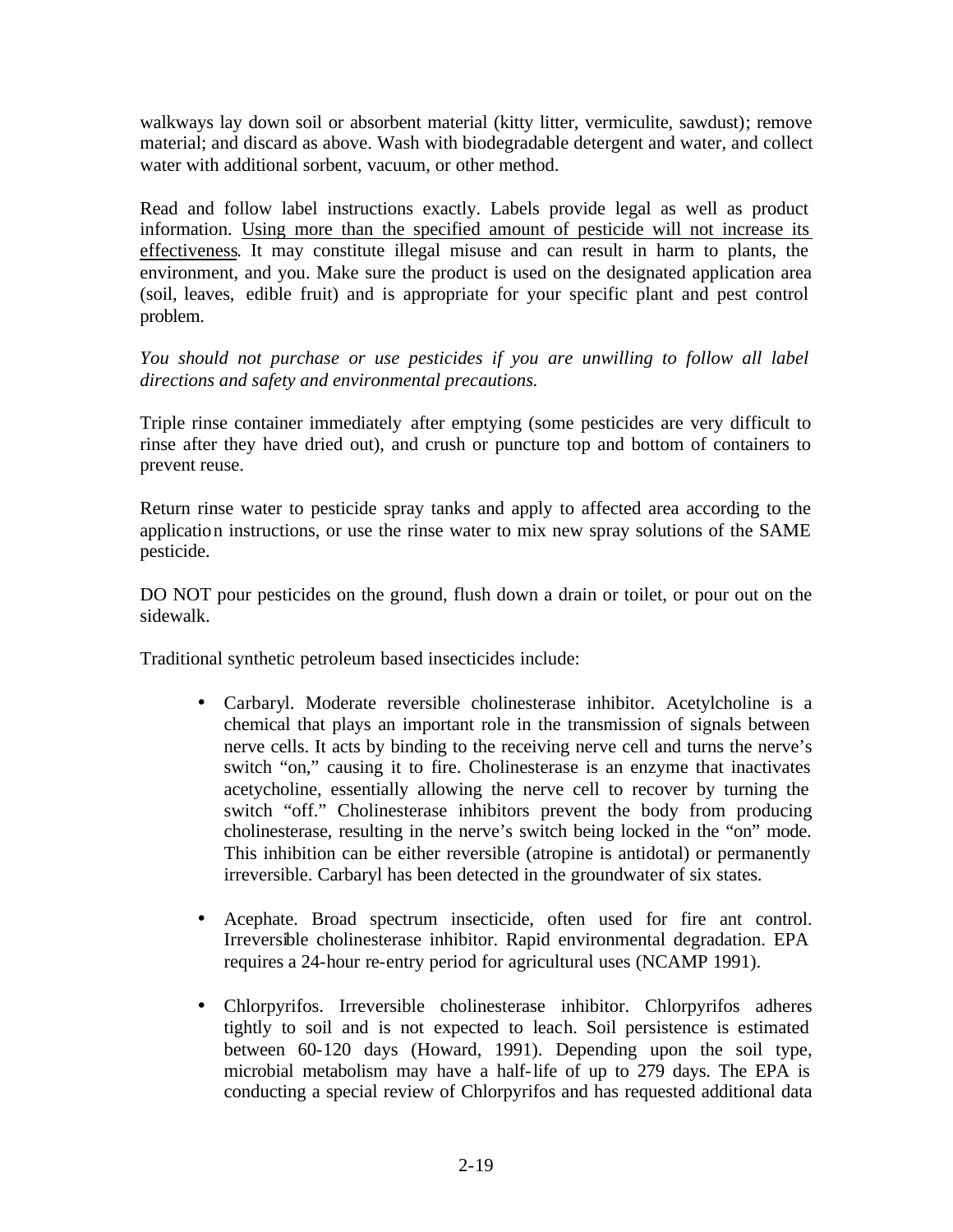from registrants to fully assess its environmental fate and ability to affect ground water. Detected in the groundwater of eight states.

- Diazinon. Prohibited for use on golf courses and sod farms since 1986 due to frequent bird mortality but still permitted for home use. The toxic effects to birds following brief short-term exposure to Diazinon has resulted in the EPA listing acute exposure as "very likely toxic" to birds. The native soils in the Edwards Recharge Zone are very alkaline. While Diazinon breaks down more rapidly in alkaline environments, the major soil degradate is more persistent. Diazinon's potential to contaminate groundwater is unknown. Detected in the groundwater of seven states.
- Malathion. Moderate reversible cholinesterase inhibitor. Stored Malathion breaks down into malaoxon, which is considerably more toxic than the parent compound. Detected in the groundwater of four states.
- Horticultural Oils**.** More temperature flexible than traditional dormant oils, many of the lighter formulas can be used safely when temperatures are between 70 -100° F. Horticultural oils physically act on insects at all stages of their development by smothering them. They have a slight residual life and are easier on beneficial species than other traditional broad spectrum pesticides.

Traditional synthetic herbicides include:

- Glyphosate. Some glyphosphates contain a surfactant, which is much more acutely toxic than the herbicide itself. It is for postmergent use only and degrades very quickly.
- Dactal. Contaminated with dioxin and hexachlorobenzene (possible human carcinogens) in the manufacturing process. Dactal metabolites were the most frequently detected pesticide in the EPA's 1990 national groundwater survey. Detected in the groundwater of 10 states.
- Atrazine. Used in most weed and feed formulations; it is the most widely used herbicide. Persistent in water. Targeted for special review by EPA because of its ability to contaminate groundwater. Atrazine has a high potential for movement and a low potential to undergo degradation. No adequate studies are available on the health risks to humans. Detected in the groundwater of 28 states.
- Dicamba. For pre- and post-emergent use. Persistence, drift, and leaching are problems. If spraying Dicamba in your yard, be aware that it will readily volatilize and may kill your neighbors' plants as well. The acute toxicity of Dicamba is still being debated. The EPA considers it to present a low acute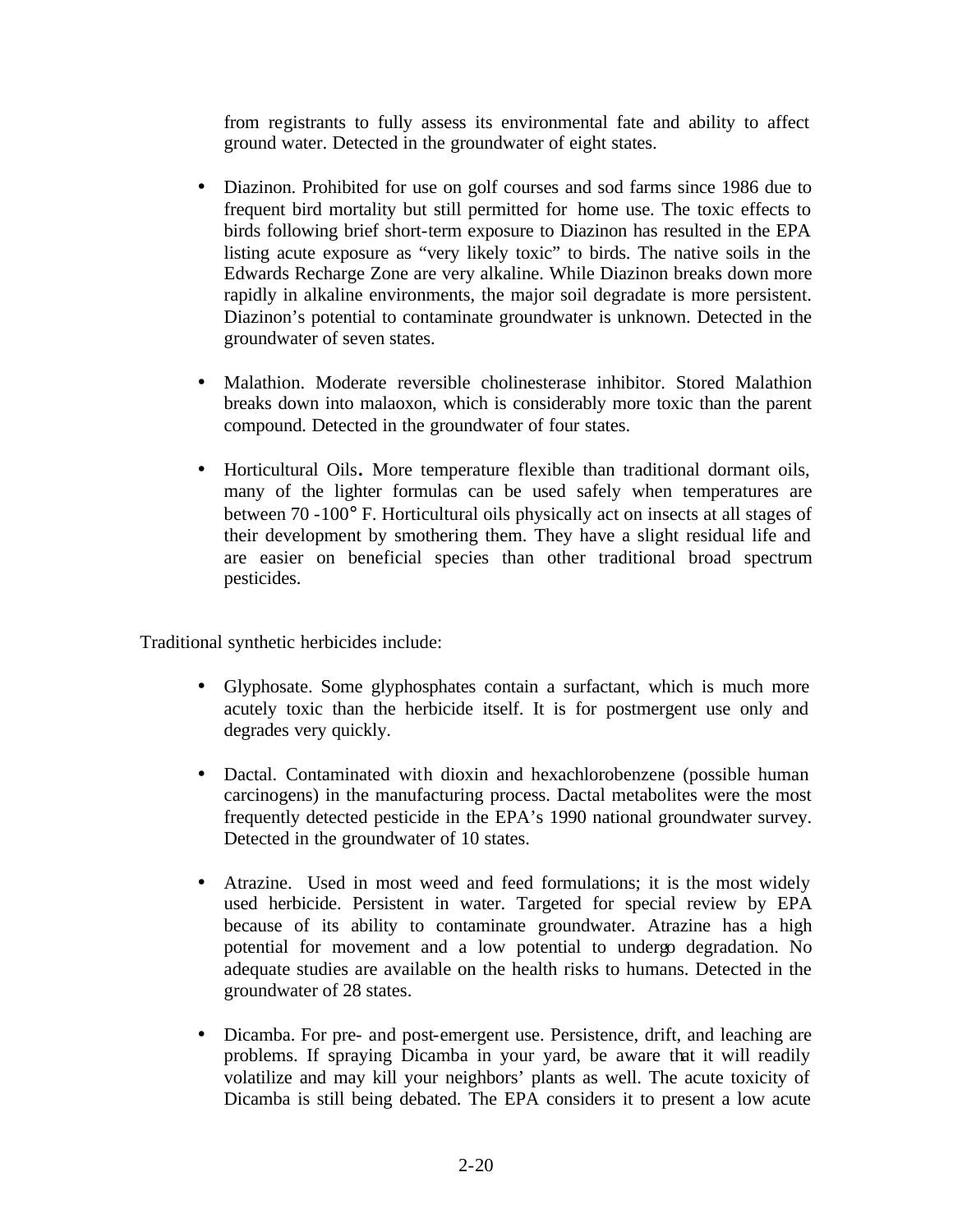toxic risk for home use when compared to Silvex and 2,4,5-T, whose use has been suspended. Others believe it is borderline between moderately and very toxic. Detected in the groundwater of 11 states.

• 2,4-Ds State imposed limited use. Under the Texas Pesticide Regulations, only licensed or supervised individuals are permitted to use chemicals in this group. Although biodegradation is rapid, groundwater leaching is highly likely in alkaline soils. Detected in the groundwater of 18 states.

Traditional Synthetic Fungicides

The microbial degradation of fungicides is inhibited due to the nature of the product. Only two fungicides, PCNB and Chlorothanonil have been detected in groundwater in the United States. Primary concerns regarding fungicides are related to detrimental health effects associated with the metabolites. Application instructions should be followed precisely.

# *2.4 Housekeeping Practices*

Practices that reduce sources of potential pollutants in runoff should be undertaken by all watershed residents. Public education is vital to acceptance and use of these practices.

*Street or parking lot sweeping*. Some reduction in the discharge of chemical constituents, sediment, and litter to stormwater from street surfaces and parking lots can be accomplished with an intensive (at least twice weekly) street-cleaning program. Street sweeping has been found most effective for stormwater quality improvement in commercial business districts and intensely developed areas (Washington State Dept of Ecology, 1992). The reduction in solids and other materials resulting from an aggressive street sweeping program can reduce the maintenance requirements of structural runoff controls and provide aesthetic benefits to area residents. Solids collected by street sweepers must be disposed of properly, commonly in municipal landfills.

Improvements in the design and use of street sweepers may offer hope for additional reduction in stormwater loads. The four types of sweepers currently being used include:

- Mechanical street sweepers
- Vacuum street sweepers
- Regenerative air street sweepers
- Advanced high efficiency sweepers

Mechanical broom sweepers are more effective for removing litter and other large particles. On the other hand, vacuum sweeper inlets must be close to the ground to provide sufficient suction and consequently are not effective for litter removal, but collect more of the smaller particles responsible for much of the chemical constituent load in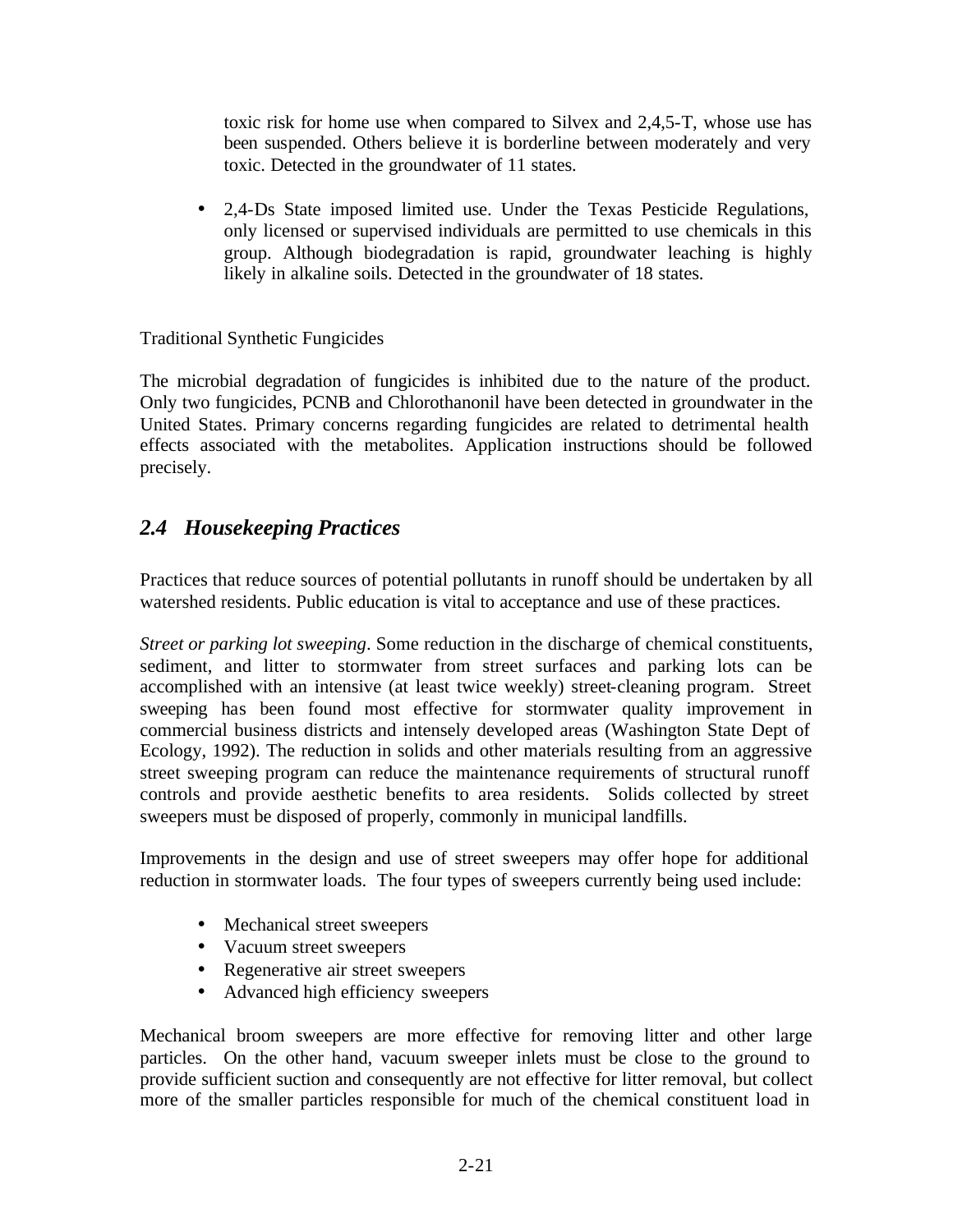stormwater runoff. Regenerative air sweepers are similar to vacuum sweepers, except that they have a larger pickup head, and the air is recycled. Advanced high efficiency sweepers are used in industrial applications and are designed to remove the smaller particles.

Tandem street sweeping offers an opportunity to exploit the strengths of both mechanical and vacuum type sweepers. Tandem operations involve the combined use of mechanical and vacuum sweepers in successive cleaning passes. A new type of vacuum-assisted dry sweeper also has been developed that provides the important components of tandem sweeping in a single unit.

Chemical constituent, litter and sediment removal rates are also directly related to frequency of sweeping (particularly vacuum sweeping), the rate at which sediment and other debris accumulates on paved surfaces, and the average interval between storms. The rate at which sediment accumulates depends on a number of factors, including traffic count, adjacent land use, and site design. Sediment is also continuously being removed by wind and traffic-generated turbulence. Consequently, the maximum accumulation (equilibrium between accumulation and removal) can occur in just a few days on highways lacking curbs or other roadside barriers. Structures that help retain sediment on shoulders and the road surface such as concrete guardrails or curbs allow more material to accumulate; therefore, the maximum accumulation might not occur for several weeks.

*Detecting and reducing illicit connections and discharges*. Illicit connections of sanitary sewers, industrial discharges, commercial floor drains, sump pumps, and basement drains greatly contribute to water quality problems caused by runoff. These often serve as conduits that introduce solvents, oils, and even toxic materials into runoff. The EPA may require that NPDES stormwater runoff permit holders develop and implement an illicit discharge detection and elimination program. This would require the operator to develop and implement a plan to detect and address illicit discharges (including illegal dumping) to the system. Local governments should conduct regular investigations (i.e., smoke tests, dye tests, dry weather flow sampling) to detect and eliminate illicit discharges. These informational actions could include storm drain stenciling; a program to promote, publicize, and facilitate public reporting of illicit connections or discharges; and distribution of outreach materials. Recycling and other public outreach programs could be developed to address potential sources of illicit discharges, including used motor oil, antifreeze, pesticides, herbicides, and fertilizers.

Public outreach decreases the occurrence of and increases the reporting of illicit discharges. A public education program should inform citizens about the legal, health and environmental risks of discharging toxic materials into storm sewers or dumping on roadsides. This information can be disseminated through various media as well as storm drain stenciling programs. Use of volunteers involved in stream and outfall monitoring programs can significantly enhance an agency's inspection and reporting capabilities at nominal cost. Young, et al. (1996) recommend that the public should be informed of: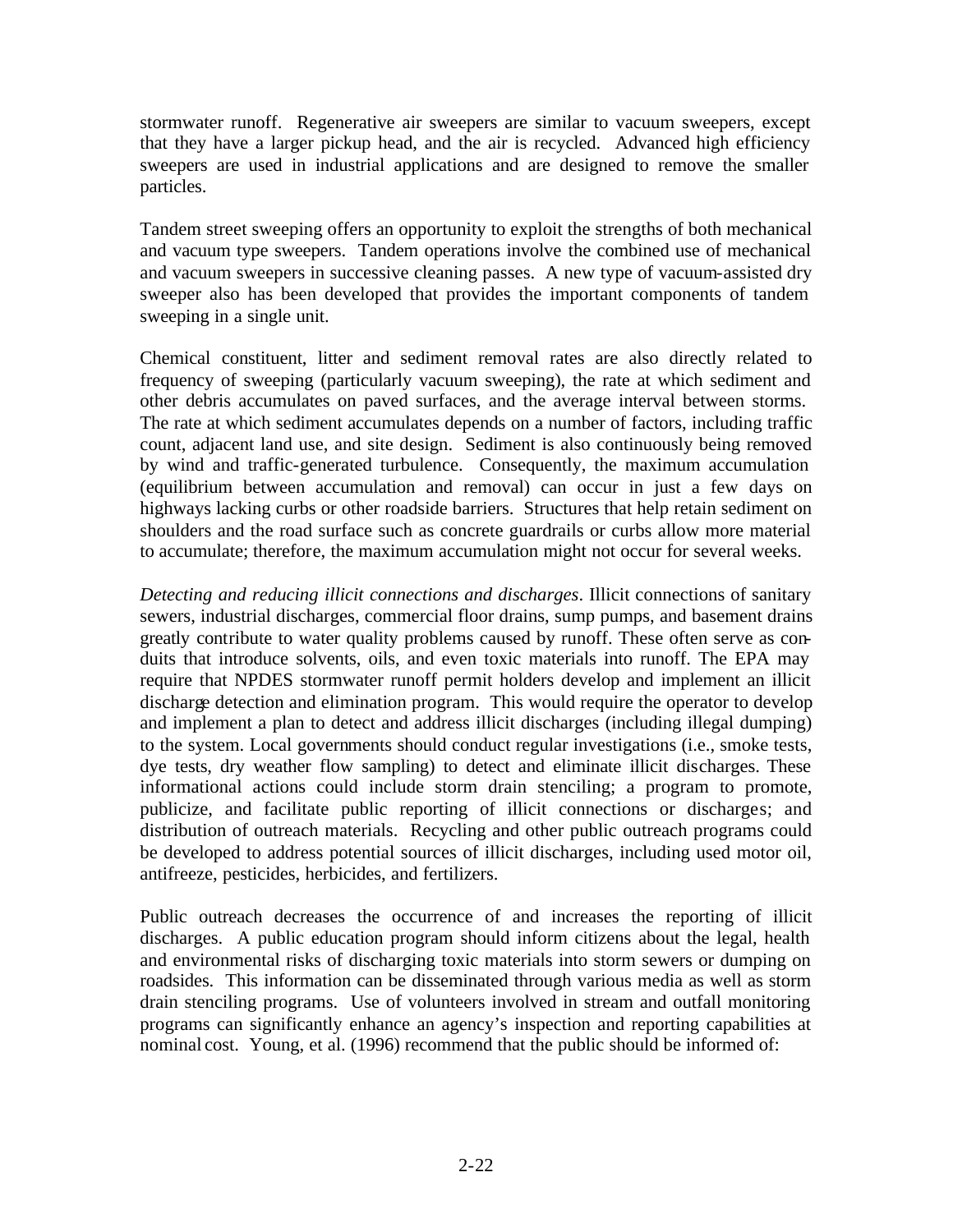- The implications of illicit discharges.
- The indications of illicit discharges.
- Who to contact and how to reach that office/person to report a suspected discharge.
- The availability of waste oil, paint, and hazardous household chemical disposal/recycling facilities and proper disposal procedures.

*Proper handling, use, and disposal of fertilizers and pesticides*. Controlling the rate, timing, and method of chemical applications can minimize use and limit runoff contamination in a watershed. Many state agricultural agencies provide educational materials on the proper type and amount of fertilizers needed for a particular landscape. U.S. Department of Agriculture agencies provide fertilizer and pesticide management guidance in selecting the most environmentally safe chemical and minimum effective dosage. In addition, Austin, San Antonio, the Lower Colorado River Authority and the TCEQ operate household hazardous waste collection programs for the disposal of household chemicals such as pesticides.

*Proper handling, use, and disposal of household chemicals*. A wide variety of cleansers, oils, solvents, paints, and other household materials pose certain risks to the environment. Some wastes are legally defined as hazardous or toxic and must be disposed of using stringent procedures imposed by federal, state, or local laws. Some states have established programs such as amnesty days that encourage citizens to safely and freely dispose of potentially hazardous household wastes. Citizens need to know how to safely use and dispose of many household materials including antifreeze, gasoline, waste motor oil, car batteries, old tires, floor or furniture polish, most cleaning products, chlorine bleach, paints, paint thinners, turpentine, mineral spirits, wood preservatives, weed killers, and roach and ant killers.

*Proper solid waste management*. Historically, efforts to control the accumulation of litter were focused on health and aesthetic concerns. In recent years, the impact of this debris on stormwater quality and stormwater management system maintenance has become an equal, if not greater, concern. Solid wastes and litter that accumulate on the land are easily transported by runoff. An effective litter and debris control program should include source controls as well as debris removal and disposal. Appropriate placement of waste receptacles should be considered during the project design phase. Regularly scheduled maintenance of these receptacles and signage (such as for pet waste or litter pickup) can encourage their use.

Source controls consist primarily of public education efforts to inform the public of the impacts of litter on the environment. An example of a successful public education effort is one funded by the Texas Department of Transportation. TxDOT has produced a continuing series of critically acclaimed public service announcements featuring prominent Texas musicians with the theme "Don't mess with Texas" (Levitt, 1998). Properly collecting and disposing of solid wastes – and recycling appropriate materials – can greatly reduce runoff pollutant loads. Additional efforts to reduce litter might include: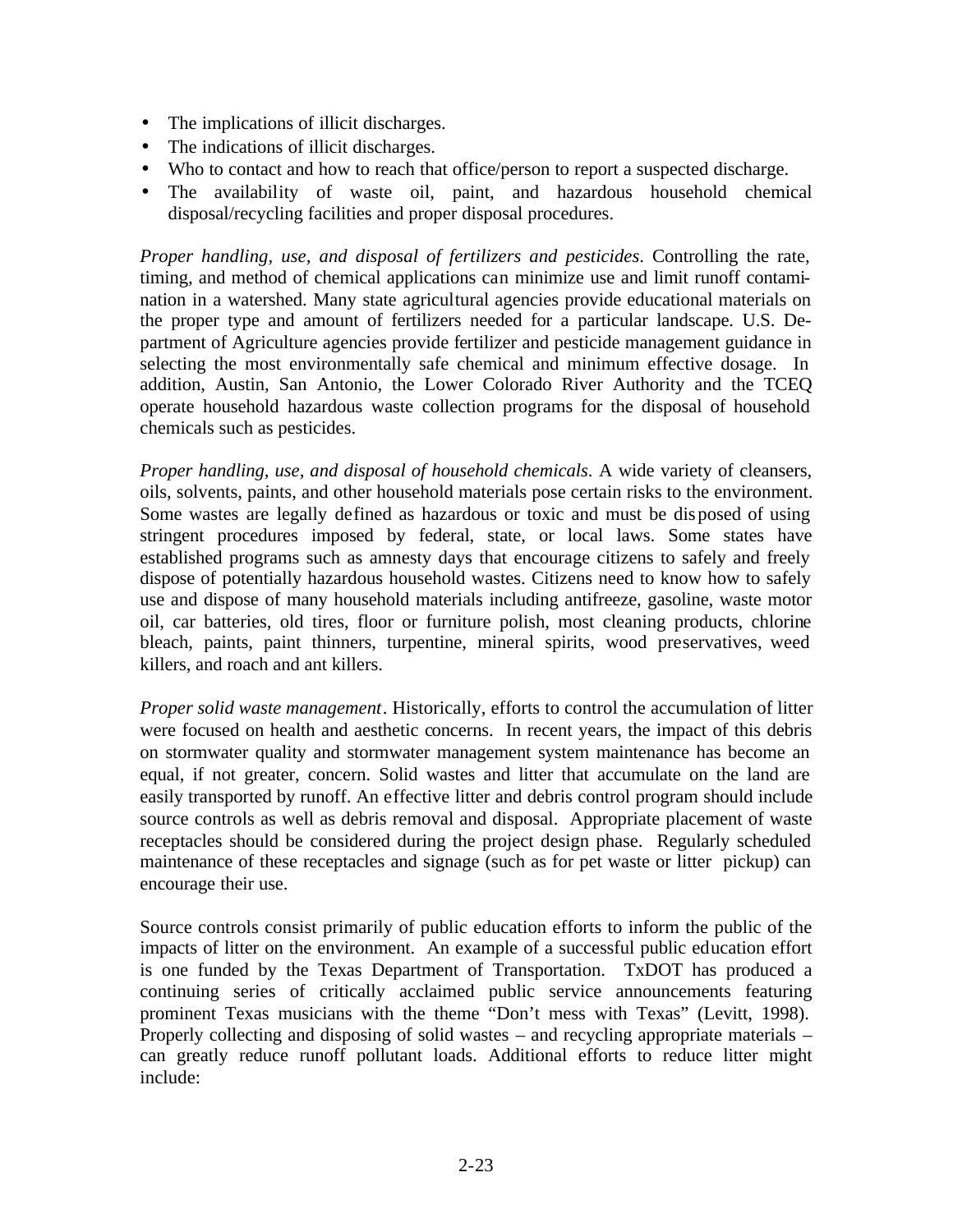- Publicize and enforce litter laws.
- Educate the public and maintenance workers regarding the legal, financial, and environmental implications of litter and illegal dumping.
- Provide and encourage use of litter receptacles.
- Provide litterbags for use by motorists.

*Proper disposal of pet wastes*. The wastes our pets leave behind can be a major source of bacterial loading to our waters. Requiring owners to collect and properly dispose of animal wastes can help reduce these loads and keep our waters open to recreation.

*Recycling used waste oil*. Many gallons of waste oil are dumped into storm sewers for disposal. However, this oil can be recycled and used for many activities. Many states, local governments, and private companies have established used-oil recycling programs and centers. In addition, most automobile oil change businesses will accept waste oil from the public.

*Organic debris disposal*. As laws limiting the landfill disposal of yard wastes become more common, the proper management of grass, leaves, pruned branches, and other debris becomes increasingly important. Composting by homeowners or at collection centers reduces organic debris and associated pollutants from the runoff waste stream. Additional benefits include increased soil organic matter, resulting in improved water and nutrient holding capacity, and nutrients, which reduce the need for fertilizers.

*Roofing or otherwise enclosing areas*. Loading docks, storage areas for raw materials, wastes or final products, and equipment maintenance and storage areas are likely pollutant sources carried in runoff. Roofing or enclosing these areas so they are no longer exposed to rainfall or runoff will prevent oil, gasoline, fuels, solvents, hydraulic fluids, sediment, organics, nutrients, and other pollutants from entering runoff.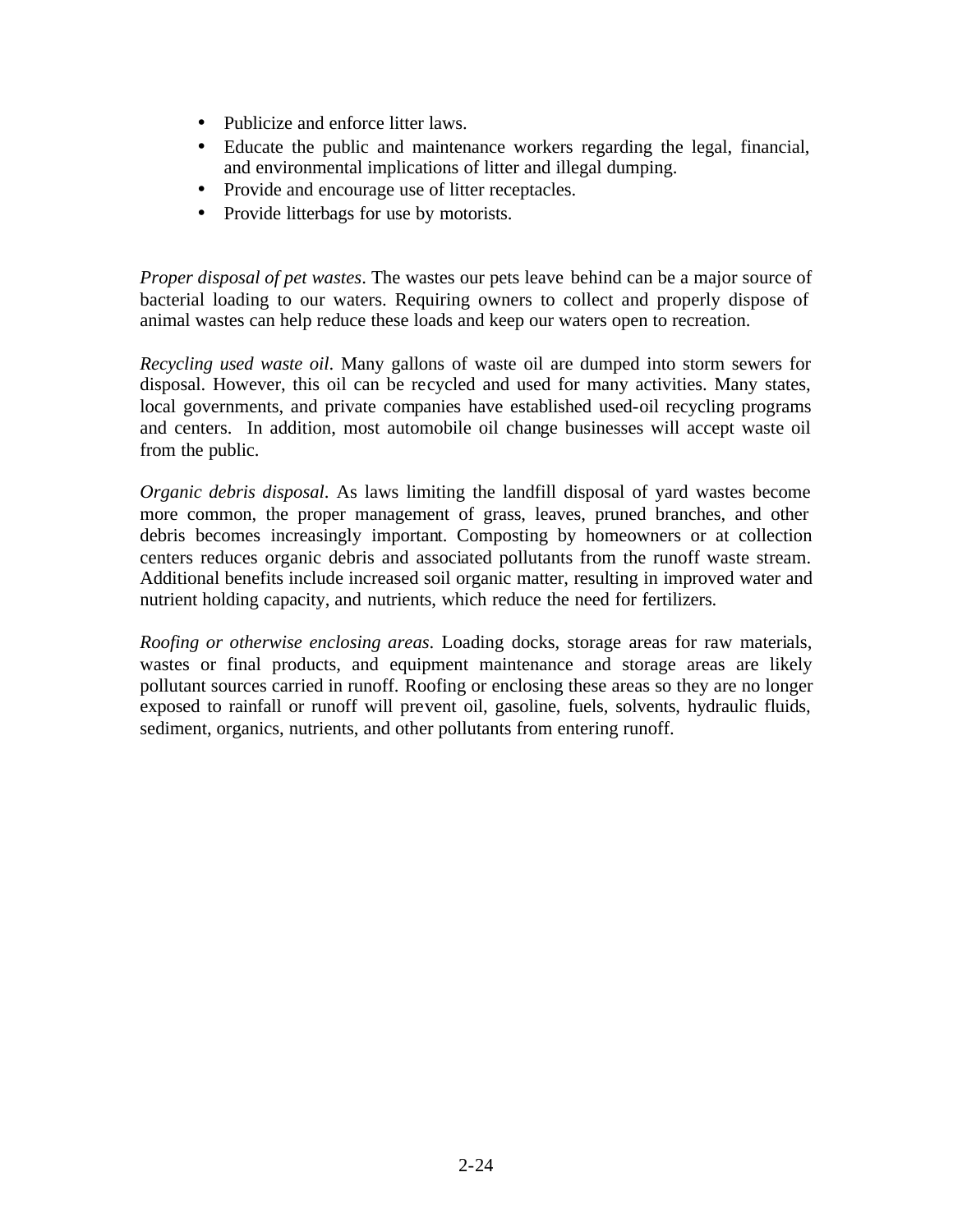# *2.5 Landscaping and Vegetative Practices*

Vegetation of any sort provides several advantages in stormwater management. By increasing the roughness of the surface over which the runoff flows on its way to drainage courses, vegetation helps control quantity as well as quality of stormwater. Preservation of existing vegetation in the catchment areas of recharge features and in riparian corridors provide numerous environmental and water quality benefits.

Selection of low maintenance plants suited to site conditions, use of natural vegetative and drainage features, construction of vegetated drainage systems, and landscape planning and design can be used to incorporate vegetative BMPs in new developments. Typically, vegetative measures alone will not be sufficient to serve all stormwater management purposes on a site, but such practices can be incorporated into a stormwater "treatment train" (Horner et al., 1994). Vegetative practices are effective methods for pretreatment of runoff to reduce the size and cost as well as improve the operation and maintenance of other BMPs.

Vegetation diminishes the impact of precipitation and slows runoff, thereby reducing soil erosion. This also increases water retention over the surface, which allows greater infiltration and evapotranspiration, reduces the volume of stormwater runoff, and, thus, reduces peak discharge during flood events.

Vegetation is an effective filter for removing sediments by reducing runoff velocity, and removing nutrients and heavy metals through plant adsorption and uptake. Surface runoff must pass slowly through the vegetative filter to allow sufficient contact time for these mechanisms to function effectively. Vegetation also provides various wildlife habitats.

In addition to the structural vegetative measures described in Chapter 4, other less technical practices that can enhance stormwater management include (Young et al., 1996):

- Tree Protection
- Stormwater basin landscaping
- Xeriscape programs
- Lawn/turf grass management
- Preservation of critical areas, and natural vegetation and drainage features.

### 2.5.1 Tree Protection

Estimates indicate that forested areas may produce 30 to 50 percent less runoff than grassed lawns. This results from the canopy intercepting rainfall prior to it reaching the ground, and from enhanced infiltration of precipitation that does reach the ground through the spongy organic matter that accumulates beneath the plants. Forested areas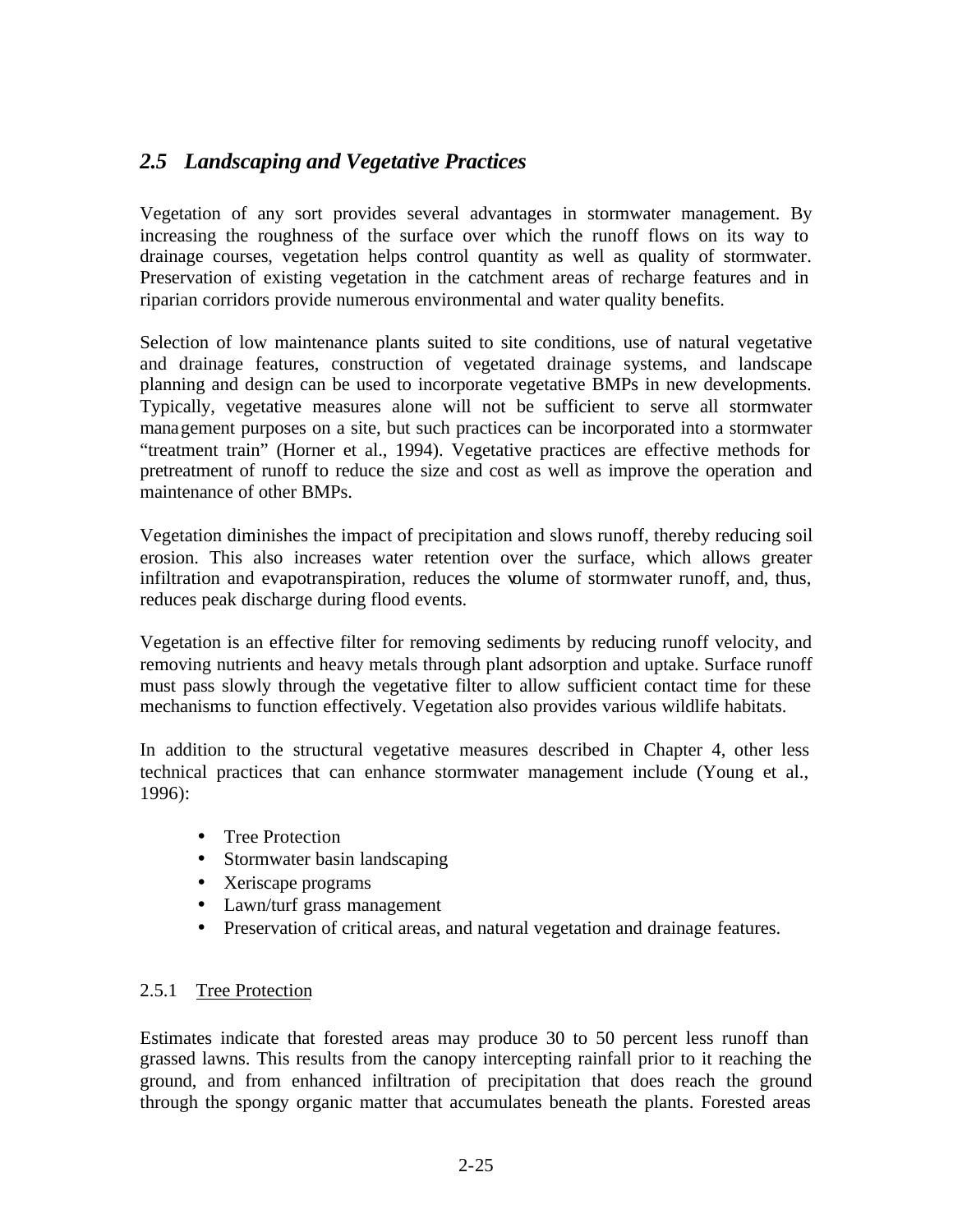also provide some pollutant removal potential. Trees planted in the riparian zone serve to stabilize stream banks and minimize erosion. They also absorb noise, provide shade, screen scenery, and provide wind breaks. Trees also moderate local air and water temperatures, the latter serving to protect aquatic habitats. The mixture of trees and shrubs selected must be suited to growing conditions on the site, such as soil texture, moisture, fertility, exposure, and sunlight (Schueler, 1987).

It is advantageous to promote the survival of desirable trees where they will be effective for erosion and sediment control, watershed protection, landscape beautification, dust and pollution control, noise reduction, shade and other environmental benefits while the land is being converted from forest to urban-type uses. The following guidelines were modified from those developed by the VA Dept of Conservation (1992).

New development often takes place on tracts of forested land. In fact, building sites are often selected because of the presence of mature trees. However, unless sufficient care is taken and planning done in the interval between buying the property and completing construction, much of this resource is likely to be destroyed. It takes 20 to 30 years for newly planted trees to provide the aesthetics and ecological functions and benefits of a mature tree stand.

Trees may appear to be inanimate objects, but they are living organisms that are constantly involved in the process of respiration, food processing, and growth. Construction activities expose trees to a variety of stresses resulting in injury ranging from superficial wounds to death. An understanding of these stresses is helpful in planning for tree protection.

Natural and man-related forces exerted on the tree above the ground can cause significant damage to trees. Removal of some trees from groups will expose those remaining to greater wind velocities. Trees tend to develop anchorage where it is most needed. Isolated trees develop anchorage rather equally all around, with stronger root development on the side of the prevailing winds. The more a tree is protected from the wind, the less secure is its anchorage. The result of improper thinning is often wind-thrown trees.

Unprotected trees are often "topped" or carelessly pruned to prevent interference with utility wires or buildings. If too many branches are cut, the tree may not be able to sustain itself. If the pruning is done without considering the growth habit, the tree may lose all visual appeal. If the branches are not pruned correctly, decay may set in. Tree trunks are often nicked or scarred by trucks and construction equipment. Such superficial wounds provide access to insects and disease.

Disturbing the delicate relationship between soil, roots, and the rest of the tree can damage or kill a tree. The roots of an existing tree are established in an area where essential materials (water, oxygen, and nutrients) are present. The mass of the root system is the correct size to balance the intake of water from the soil with the transpiration of water from the leaves.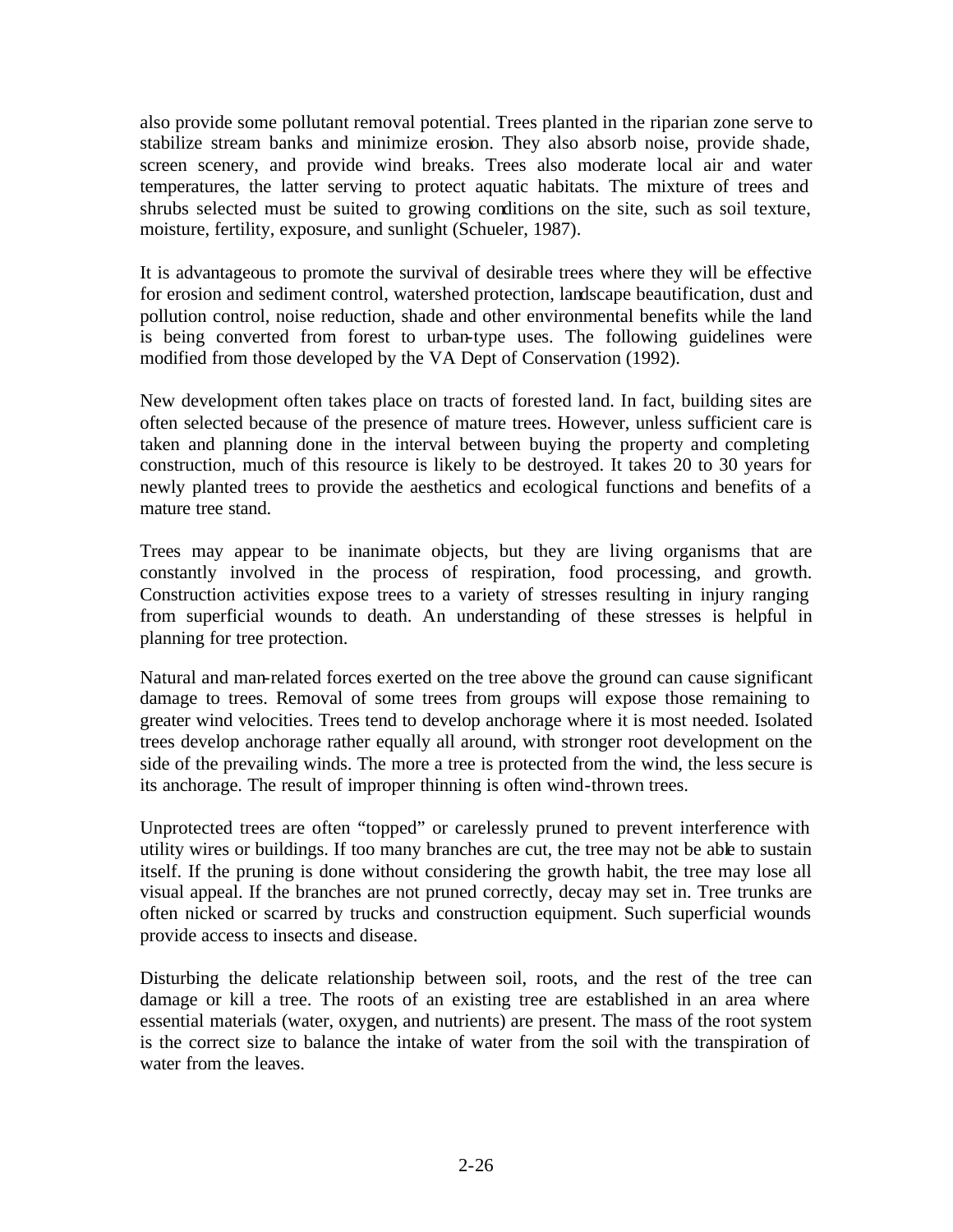Raising the grade as little as 6 inches can retard the normal exchange of air and gases. Roots may suffocate due to lack of oxygen, or be damaged by toxic gases and chemicals released by soil bacteria. Raising the grade may also elevate the water table. This can cause drowning of the deeper roots.

Lowering the grade is not usually as damaging as raising it. However, even shallow cuts of 6 to 8 inches will remove most of the topsoil, removing some feeder roots and exposing the rest to drying and freezing. Deep cuts may sever a large portion of the root system, depriving the tree of water and increasing the chance of wind-throw.

Lowering the grade may lower the water table, inducing drought. This is a problem in large roadway cuts or underdrain installations. Trenching or excavating through a tree's root zone can eliminate as much as 40 percent of the root system. Trees suffering such damage usually die within 2 to 5 years.

Compaction of the soil within the drip line (even a few feet beyond the drip line) of a tree by equipment operation, materials storage, or paving can block off air and water from roots. Construction chemicals or refuse disposed of in the soil can change soil chemistry or be toxic to trees. Most damage to trees from construction activities is due to the invisible root zone stresses.

The proper development of a wooded site requires completion of a plan for tree preservation before clearing and construction begins. Trees should be identified by species, and located on a topographical map, either as stands or as individuals, depending on the density and value of the trees. Base decisions on which trees to save on the following considerations:

- (1) Life expectancy and present age: Preference should be given to trees with a long life span, such as oak and elm. Long-lived specimens that are past their prime may succumb to the stresses of construction, so smaller, younger trees of desirable species are preferred; they are more resilient and will last longer. However, if the cost of preservation is greater than the cost of replacement with a specimen of the same age and size, replacement may be preferred.
- (2) Health and disease susceptibility: Check for scarring caused by fire or lightning, insect or disease damage, and rotted or broken trunks or limbs. Pest- and pollution-resistant trees are preferred.
- (3) Structure: Check for structural defects that indicate weakness or reduce the aesthetic value of a tree: trees growing from old stumps, large trees with overhanging limbs that endanger property, trees with brittle wood, misshapen trunks or crowns, and small crowns at the top of tall trunks. Open grown trees often have better form than those grown in the woods. Trees with strong tap or fibrous root systems are preferred to trees with weak rooting habits.
- (4) Cleanliness: Some trees are notoriously "dirty", dropping twigs, bark, fruit, or plant exudates. A clean tree is worth more than a dirty one. Trees which seed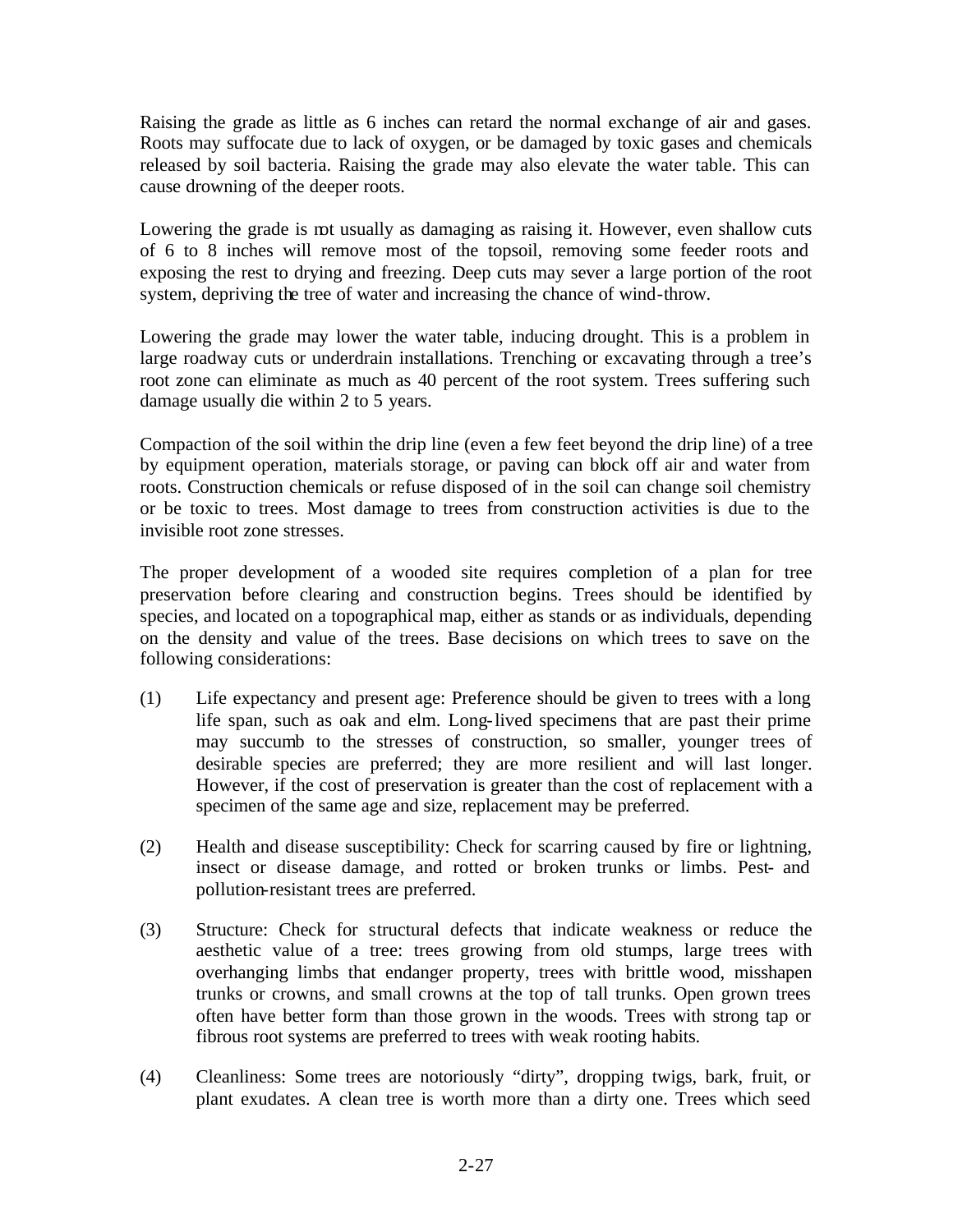prolifically (such as hackberry) or sucker profusely are generally less desirable in urban areas. Thornless varieties are preferred.

- (5) Aesthetic values: Handsome bark and leaves, neat growth habit, fine fall color, and attractive flowers and fruit are desirable characteristics. Trees that provide interest during several seasons of the year enhance the value of the site.
- (6) Comfort: Trees help relieve the heat of summer and buffer strong winds throughout the year. Summer temperatures may be 10 degrees cooler under hardwoods than under conifers. Deciduous trees drop their leaves in winter, allowing the sun to warm buildings and soil. Evergreens are more effective wind buffers.
- (7) Wildlife: Preference should be given to trees that provide food, cover, and nesting sites for birds and game.
- (8) Adaptability to the proposed development: Consider the mature height and spread of trees; they may interfere with proposed structures and overhead utilities. Roots may interfere with walls, walks, driveways, patios, and other paved surfaces; or water lines, septic tanks, and underground drainage. Trees must be appropriate to the proposed use of the development; select trees which are pollution-tolerant for high-traffic and industrial areas, screen and buffer trees for noise or objectionable views. Determine the effect of proposed grading on the water table. Grading should not take place within the drip line of any tree to be saved.
- (9) Survival needs of the tree: Chosen trees must have enough room to develop naturally. They will be subject to injury from increased exposure to sunlight, heat radiated from buildings and pavement, and wind. It is best to retain groups of trees rather than individuals. As trees mature, they can be thinned gradually.
- (10) Relationship to other trees: Individual species should be evaluated in relation to other species on the site. A species with low value when growing among hardwoods will increase in value if it is the only species present. Trees standing alone generally have higher landscape value than those in a wooded situation. However, tree groups are much more effective in preventing erosion and excess stormwater runoff.

## **Site Planning for Tree Protection**

- (1) If lot size allows, select trees to be saved before siting the building. No tree should be destroyed or altered until the design of buildings and utility systems is final.
- (2) Critical areas, such as flood plains, steep slopes, and wetlands, should be left in their natural condition or only partially developed as open space.
- (3) Locate roadways to cause the least damage to valuable stands. Follow original contours, where feasible, to minimize cuts and fills.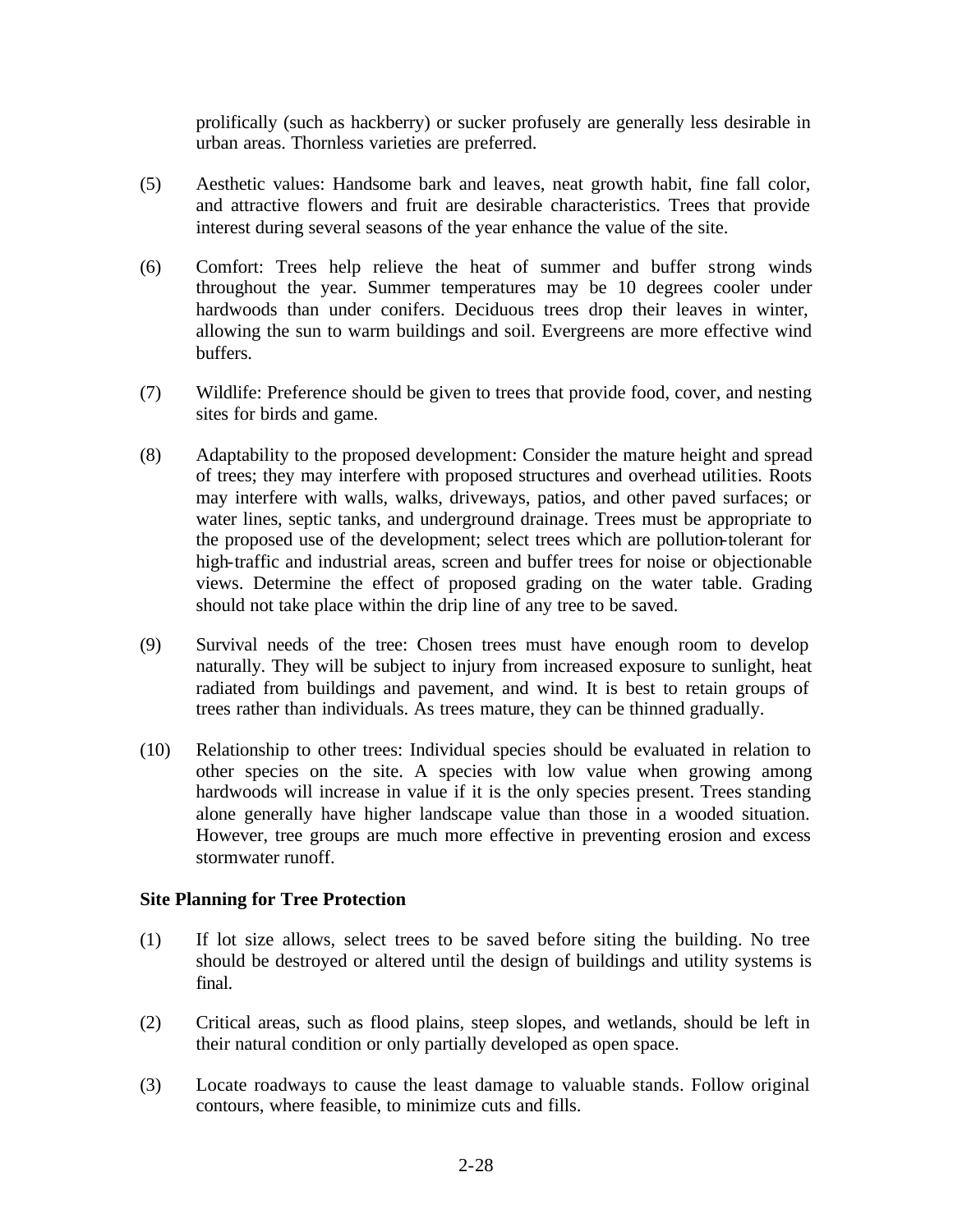- (4) Minimize trenching by locating several utilities in the same trench. Excavations for basements and utilities should be kept away from the drip line of trees.
- (5) Construction material storage areas and worker parking should be noted on the site plan, and located where they will not cause compaction over roots.
- (6) When retaining existing trees in parking areas, leave enough ground ungraded beyond the drip line of the tree to allow for its survival.
- (7) Locate erosion and sediment control measures at the limits of clearing and not in wooded areas, to prevent deposition of sediment within the drip line of trees being preserved. Sediment basins should be constructed in the natural terrain, if possible, rather than in locations where extensive grading and tree removal will be required.
- (8) It is best to minimize cut and fill in the vicinity of protected trees. Placement of fill covering the root collar flare may promote root collar rot that can girdle the tree, eventually causing death.
- (9) If design constraints require encroachment on the critical root zone of a tree, then at least 50% of the root zone should be preserved at natural grade.

### **General Guidelines**

- (1) Groups of trees and individual trees selected for retention should be accurately located on the plan and designated as "tree(s) to be saved." Individual specimens that are not part of a tree group should also have their species and diameter noted on the plan.
- (2) At a minimum, the limits of clearing should be located outside the drip line of any tree to be retained and, in no case, closer than 5 feet to the trunk of any tree.
- (3) Before the preconstruction conference, individual trees and stands of trees to be retained within the limits of clearing should be marked at a height visible to equipment operators. A surveyor's ribbon or a similar material applied at a reasonable height encircling the tree will normally suffice.
- (4) During any preconstruction conference, tree preservation and protection measures should be reviewed with the contractor as they apply to that specific project.
- (5) Heavy equipment, vehicular traffic, or stockpiles of any construction materials (including topsoil) should not be permitted within the drip line of any tree to be retained. Despite the high heat during the summer months, parking of cars in the shade of trees by contractors and their employees should not be permitted. Trees being removed should not be felled, pushed or pulled into trees being retained. Equipment operators should not clean any part of their equipment by slamming it against the trunks of trees to be retained.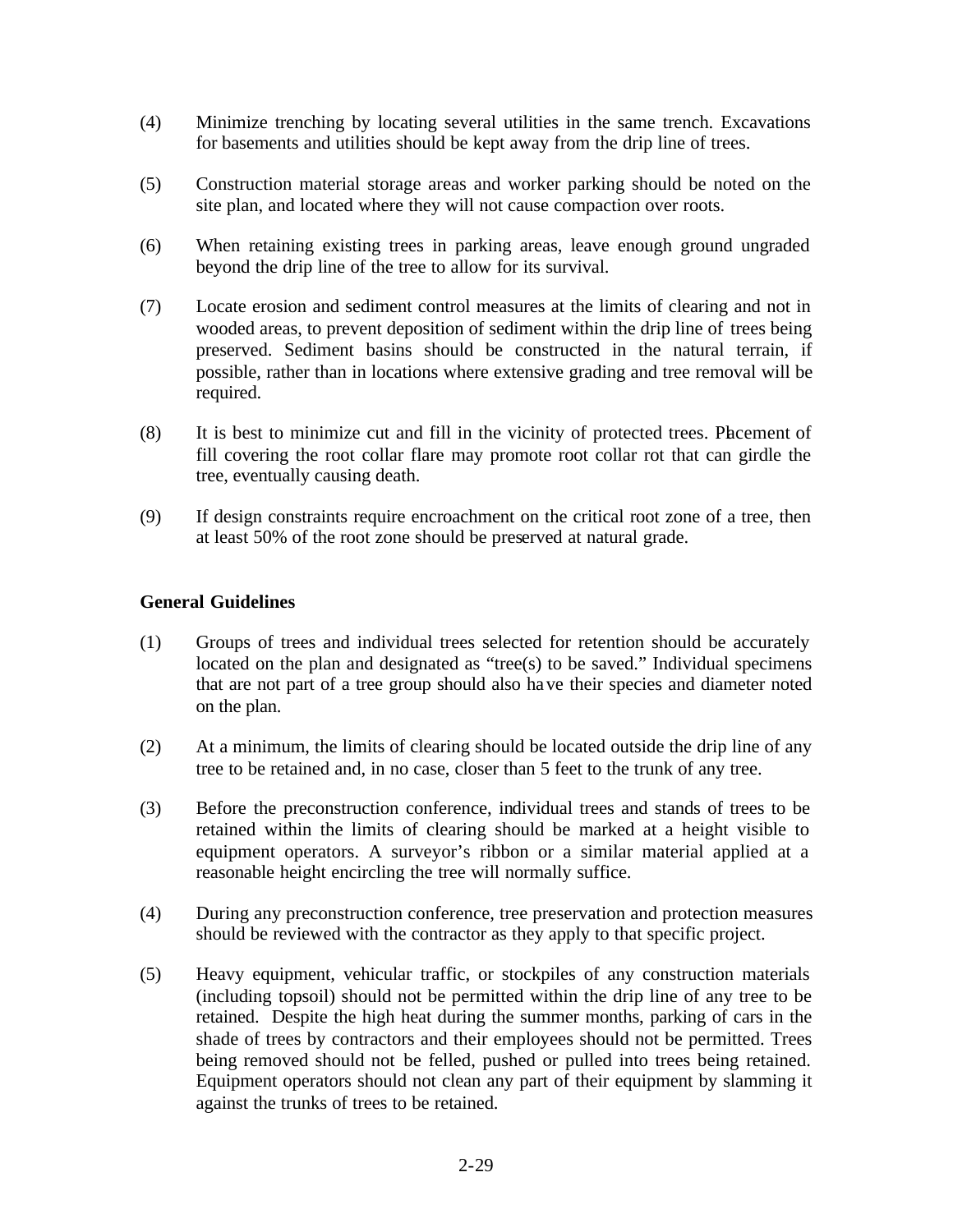- (6) Fires should not be permitted within 100 feet of the drip line of any trees to be retained. Fires should be limited in size to prevent adverse effects on trees, and kept under surveillance.
- (7) No toxic materials should be stored closer than 100 feet to the drip line of any trees to be retained. Paint, acid, nails, gypsum board, wire, chemicals, fuels, and lubricants should be disposed of in such a way as to not injure vegetation.
- (8) Trees to be retained within 40 feet of a proposed building or excavation should be protected by fencing. Personnel should be instructed to honor protective devices. There are many types of fencing which are appropriate as is shown in Figure 2-1. Probably the most common is 40-inch high "international orange" plastic (polyethylene) web fencing secured to conventional metal 'T' or "U" posts installed at the limits of clearing. The web fencing is often not adequate to prevent damage, so chain link fencing is preferred.
- (9) Additional trees may be left standing as protection between the trunks of the trees to be retained and the limits of clearing. However, in order for this alternative to be used, the trunks of the trees in the buffer must be no more than 6 feet apart to prevent passage of equipment and material through the buffer. These additional trees should be reexamined prior to the completion of construction and either be given sufficient treatment to ensure survival or be removed.
- (10) Fencing and armoring devices should be in place before any excavation or grading is begun, should be kept in good repair for the duration of construction activities, and should be the last items removed during the final cleanup after the completion of the project.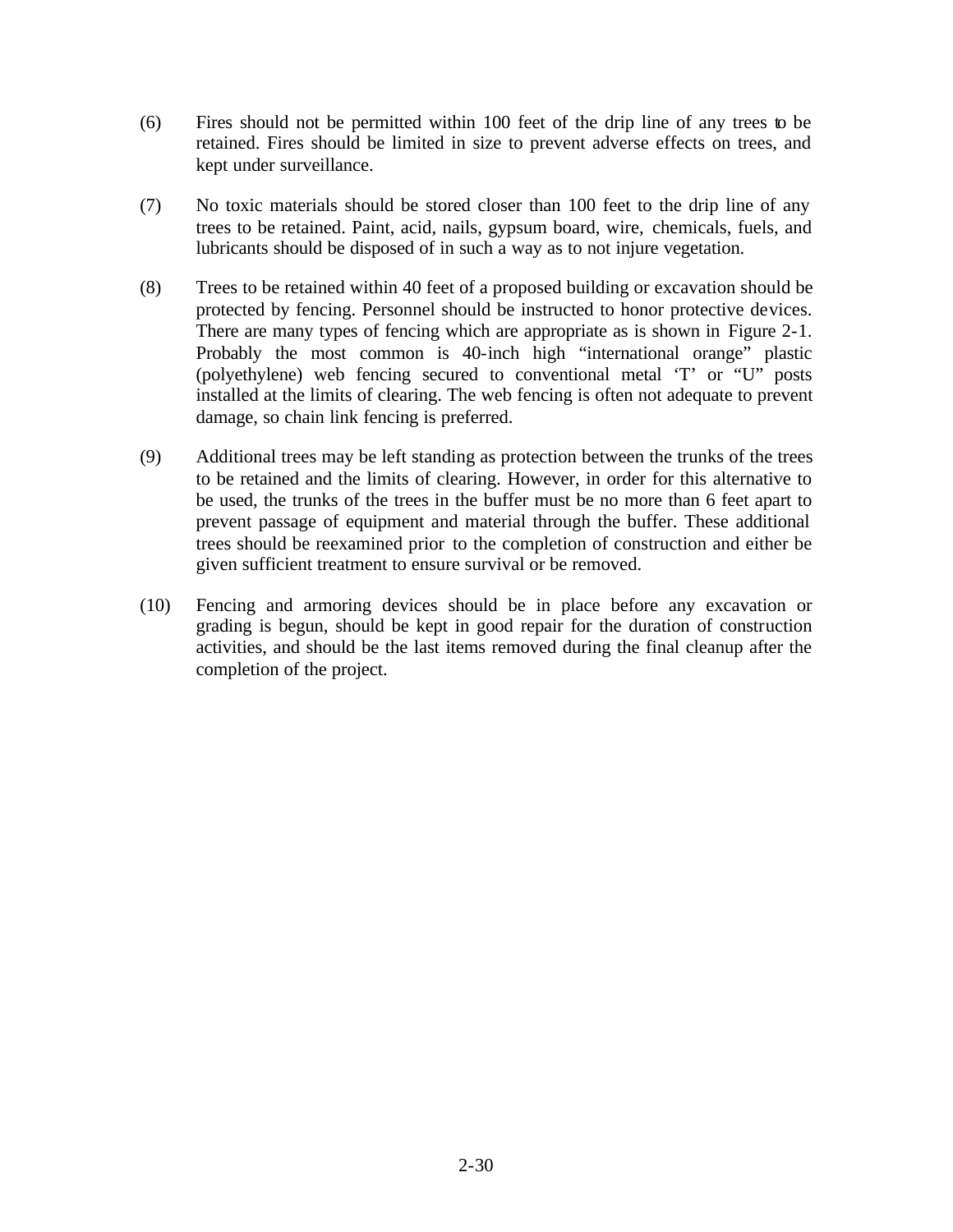

**Figure 2-1 Examples of Tree Fencing (VA Dept of Conservation, 1992)**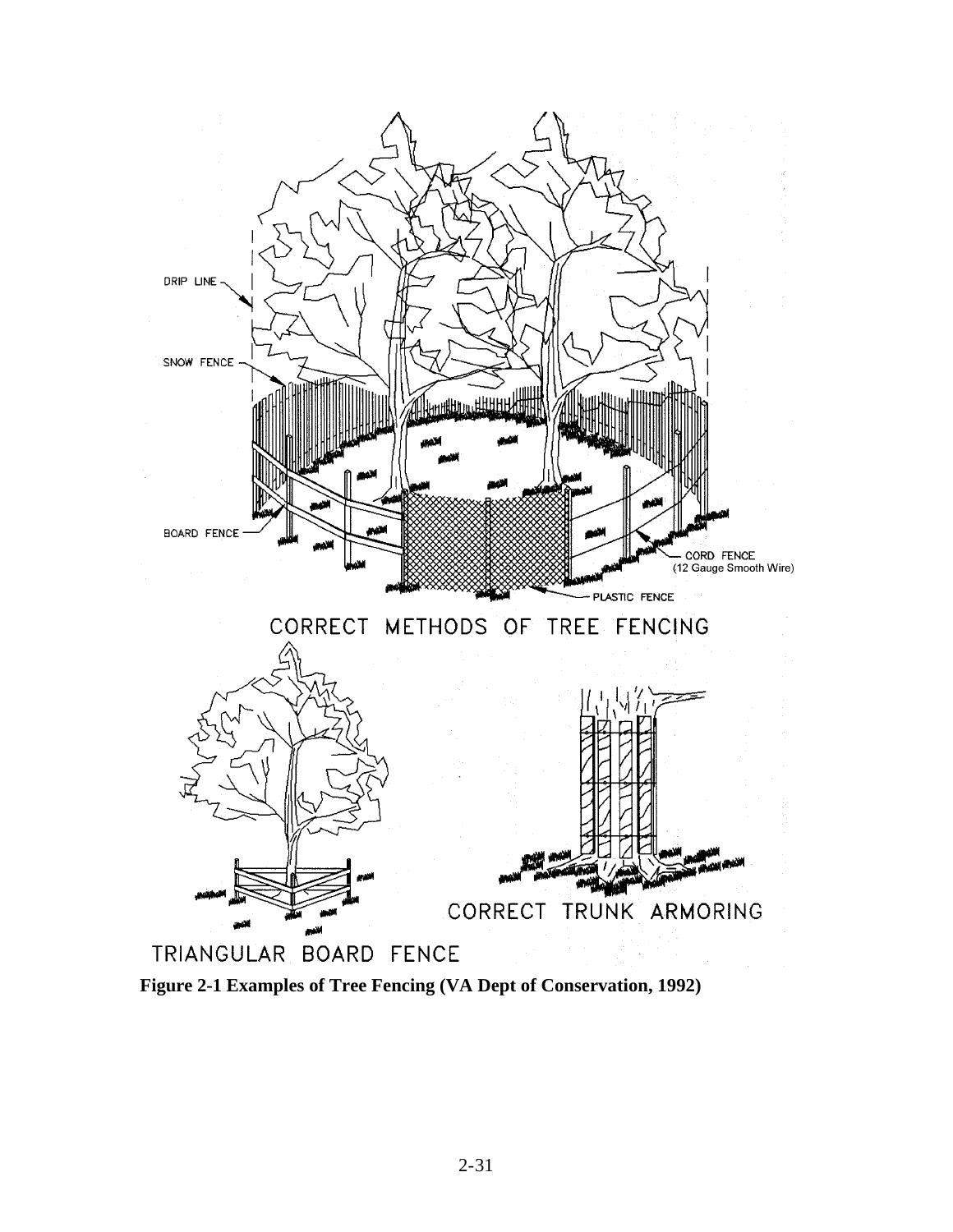- (11) Should a tree intended and marked to be retained be damaged seriously enough that survival and normal growth are not possible, the tree should be removed. If replacement is desirable and/or required, the replacement tree should be of the same or similar species, 2-inch to  $2\frac{1}{2}$ -inch (minimum) caliper balled and burlapped nursery stock.
- (12) Cleanup after a construction project can be a critical time for tree damage. Trees protected throughout the development operation are often destroyed by carelessness during the final cleanup and landscaping. Fences and barriers should be removed last, after everything else is cleaned up and carried away.

### **Guidelines for Raising the Grade around Trees**

When the ground level must be raised around an existing tree or tree group, the following considerations should be made and steps taken to adequately care for the affected tree. The preferred option is to create a well around the tree as shown in Figure 2-2. The well should be located slightly beyond the drip line to retain the natural soil in the area of the feeder roots.



**Figure 2-2 Example of a Tree Well (VA Dept of Conservation, 1992)**

In the case of an individual tree, when the above alternative is not practical or desirable, the following method is recommended to ensure survival of the tree (Figure 2-3).

(1) Apply fertilizer in the root area of the tree to be retained or add organic mulch. Overlay with 3 inches of bark mulch.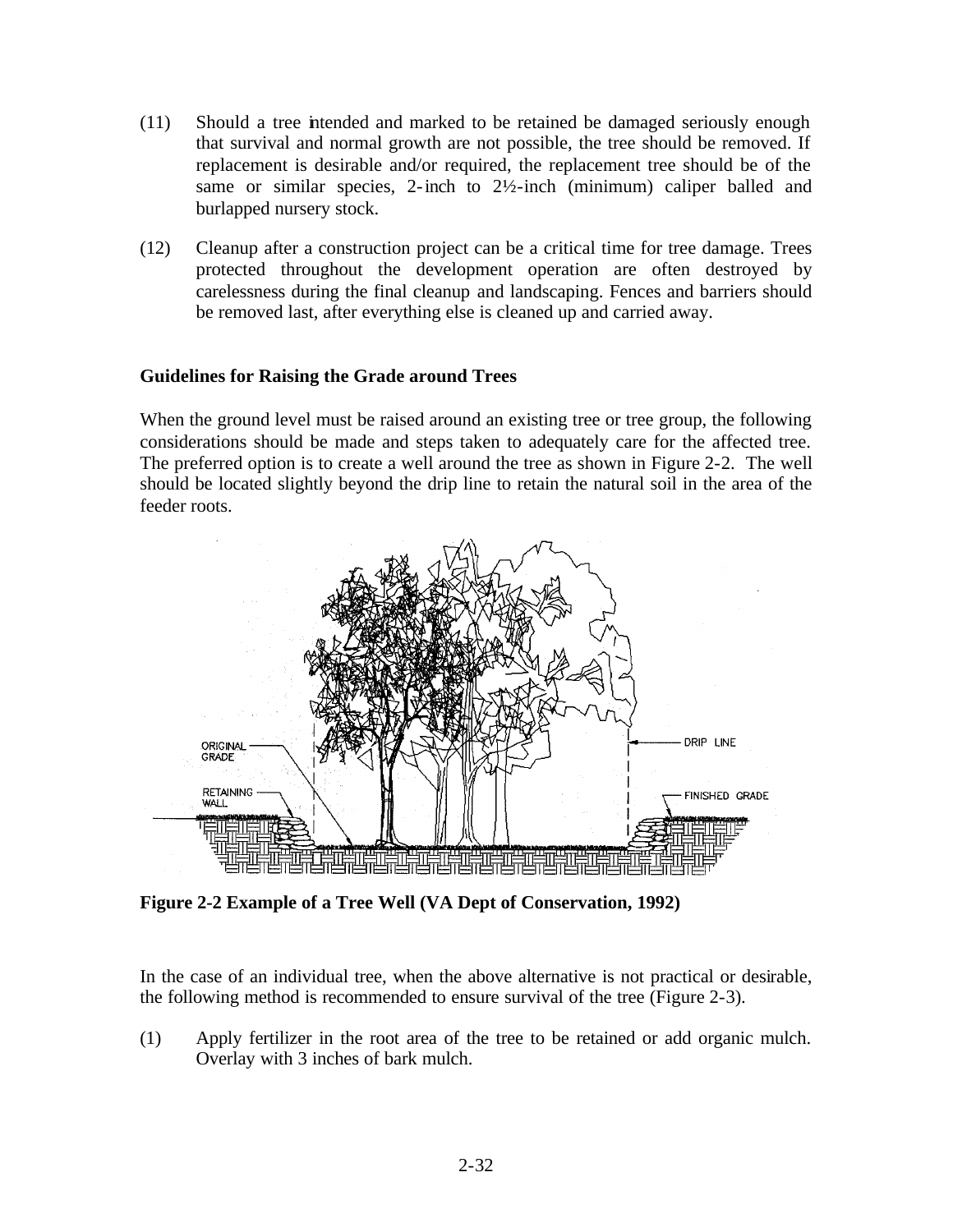

**Figure 2-3 Tree Well with Higher Finished Grade (VA Dept of Conservation, 1992)**

- (2) The dry well should be constructed so as to allow for tree trunk diameter growth. A space of at least 1 foot between the tree trunk and the well wall is adequate for large, old, slow-growing trees. Clearance for younger trees should be at least 2 feet.
- (3) The well should be high enough to bring the top just above the level of the proposed fill. The well wall should taper slightly away from the tree trunk at a rate of 1 inch per foot of wall height.
- (4) The well wall should be constructed of large stones, brick, building tile, concrete blocks, or cinder blocks, with care being taken to ensure that ample openings are left through the wall of the well to allow for free movement of air and water. Proper drainage of excess moisture is a prime consideration in the design to ensure the survival of the tree. Mortar should only be used near the top of the well and only above the porous fill.
- (5) Stones, crushed rock, or coarse gravel should be placed in the fill so that the upper level of these porous materials slants toward the surface in the vicinity below the drip line. A layer of 2- to 6-inches of stone should be placed over the entire area under the tree from the well outward at least as far as the drip line. For fills up to 2-feet deep, a layer of stone 8- to 12-inches thick should be adequate. A thicker layer of this stone, not to exceed 30 inches, will be needed for deeper fills.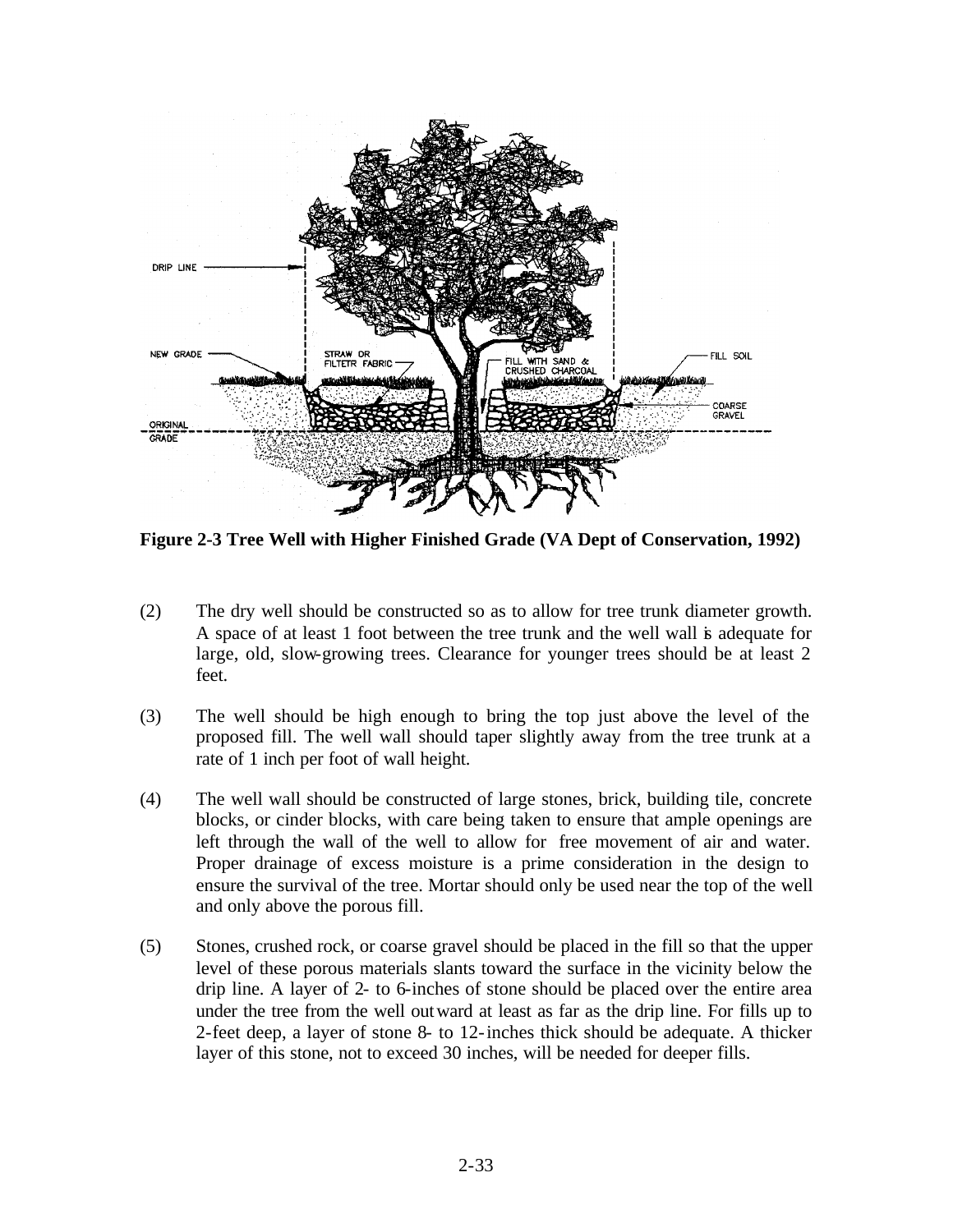- (6) A manufactured filter fabric should be used to prevent soil from clogging the space between stones.
- (7) Filling should be completed with porous soil such as topsoil until the desired grade is reached. This soil should be suitable to sustain specified vegetation.
- (8) To prevent anyone from falling into the dry well and leaves and debris from accumulating there, the area between the trunk and the well wall should either be covered by an iron grate or filled with a 50-50 mixture of crushed charcoal and sand. (This will also prevent rodent infestation and mosquito breeding.)
- (9) Raising the grade on only one side of a tree or group of trees may be accomplished by constructing only half of this system.

## **Lowering the Grade**

Trees should be protected from harmful grade cuts by the construction of a tree wall (Figure 2-4).

- (1) Following excavation, all tree roots that are exposed and/or damaged should be trimmed cleanly, painted with tree paint, and covered with moist peat moss, burlap, or other suitable material to keep them from drying out.
- (2) The wall should be constructed of large stones, brick, building tile, or concrete block or cinder block in accordance with the detail in Figure 2-4.
- (3) Backfill with peat moss or other organic material or with topsoil to retain moisture and aid in root development.
- (4) Apply fertilizer and water thoroughly.
- (5) Prune the tree crown, reducing the leaf surface in proportion to the amount of root loss.
- (6) Provide drainage through the wall so water will not accumulate behind the wall.
- (7) Lowering the grade on only one side of a tree or group of trees may be accomplished by constructing only half of this system.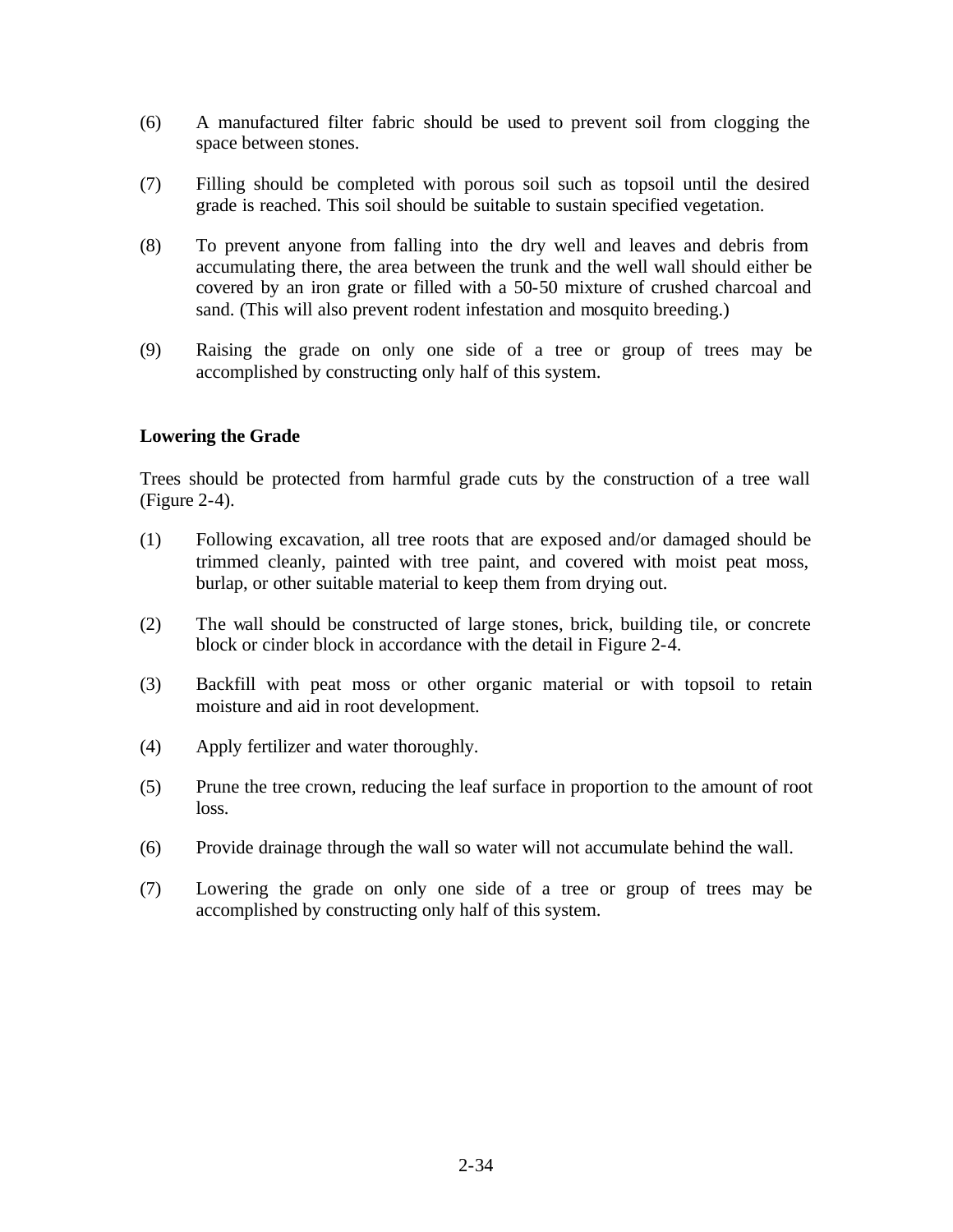

**Figure 2-4 Example of a Tree Wall (VA Dept of Conservation, 1992)**

### **Trenching and Tunneling:**

(1) Trenching should be done as far away from the trunks of trees as possible, preferably outside the branches or crown spreads of trees, to reduce the amount of root area damaged, or killed by trenching activities.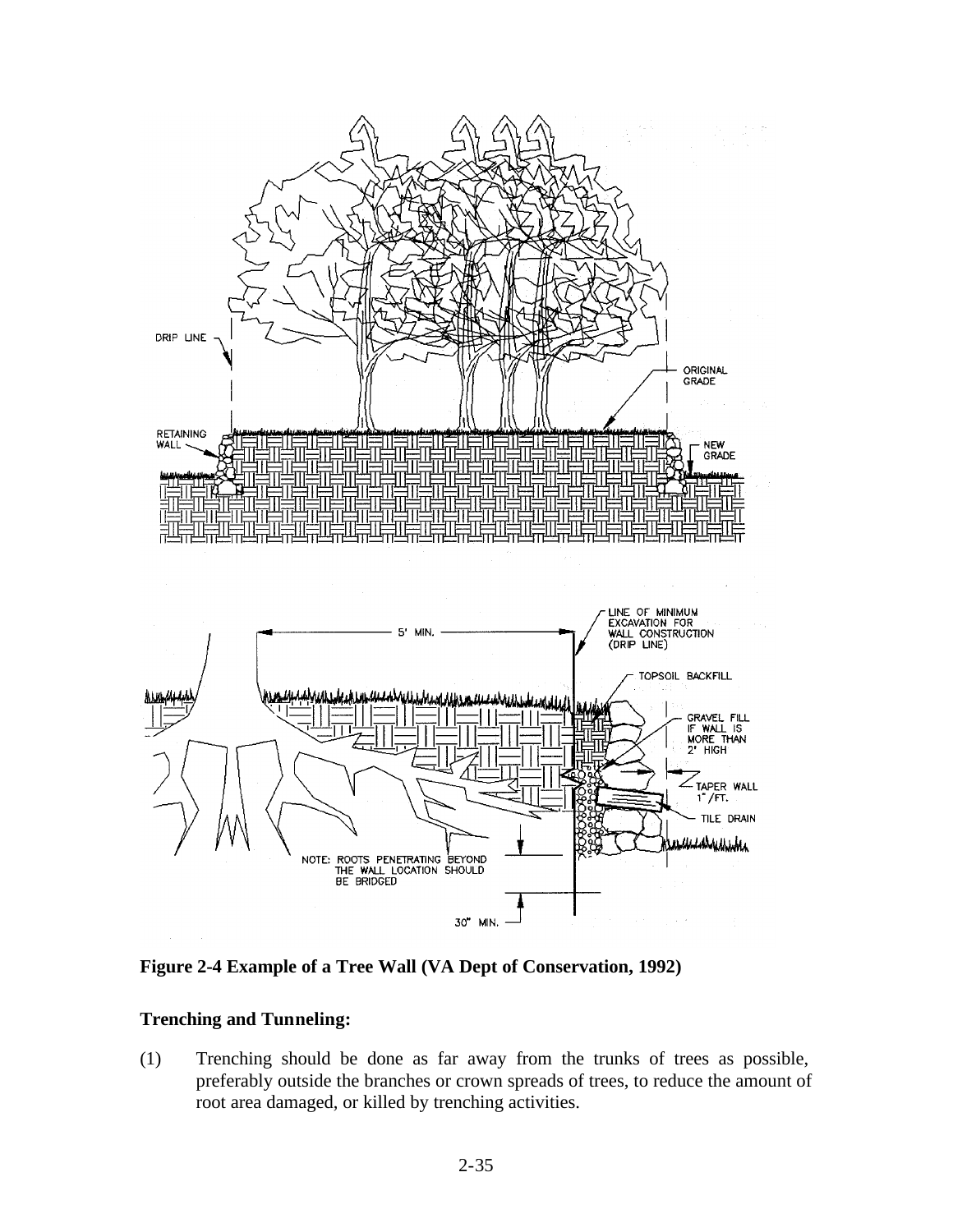- (2) Wherever possible, trenches should avoid large roots or root concentrations. This can be accomplished by curving the trench or by tunneling under large roots and areas of heavy root concentration.
- (3) Tunneling is more expensive initially, but it usually causes less soil disturbance and physiological impact on the root system (Figure 2-5). The extra cost may offset the potential cost of tree removal and replacement should the tree die. Tunneling is almost always preferred over the trenching method. The tunnel should be 18 inches or greater below the ground surface and should not be located under the center of the tree (an off-center tunnel has the least impact on the roots).
- (4) Roots should not be left exposed to the air. They should be covered with soil as soon as possible or protected and kept moistened with wet burlap or peat moss until the trench or tunnel can be filled.
- (5) The ends of damaged and cut roots should be cut off smoothly and protected by painting promptly with a tree-wound dressing.
- (6) Trenches and tunnels should be filled as soon as possible. Air spaces in the soil should be avoided by careful filling and tamping.
- (7) Peat moss or other suitable material should be added to the fill material as an aid to inducing and developing new root growth.
- (8) The tree should be mulched and fertilized to conserve moisture, stimulate new root growth, and enhance general tree vigor.
- (9) If a large amount of the root system has been damaged and killed, the crown leaf surface should be proportionately reduced to balance the reduced root system. This may be accomplished by pruning 20 to 30 percent of the crown foliage. If roots are cut during the winter, pruning should be accomplished before the next growing season. If roots are cut during the growing season, pruning should be done immediately.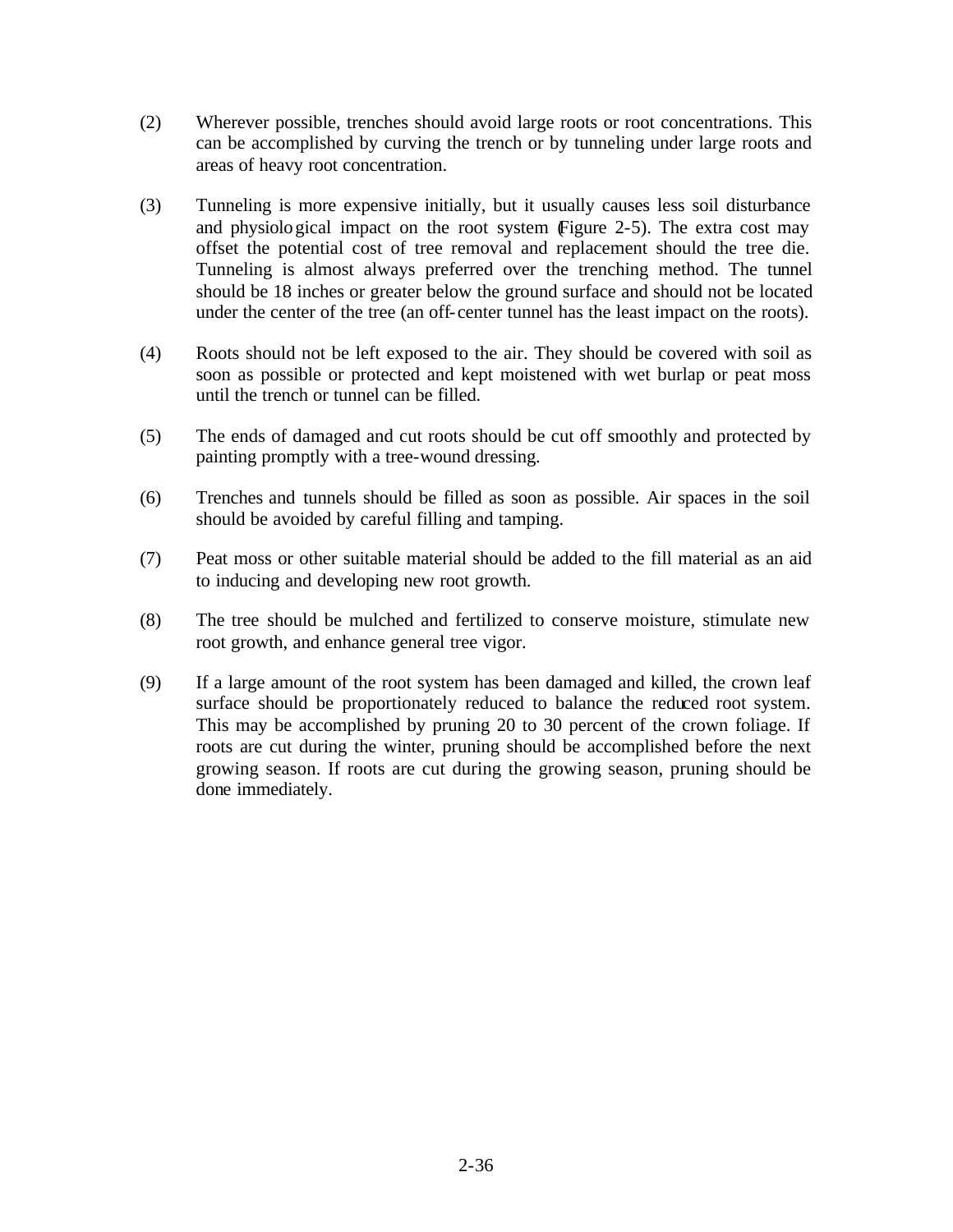

DESTRUCTION OF FEEDER ROOTS WILL PROBABLY KILL THE TREE

TUNNELING UNDER THE TREE WILL PRESERVE IMPORTANT FEEDER ROOTS

### **Figure 2-5 Effect of Tunneling and Trenching on Tree Roots**

#### **Maintenance:**

In spite of precautions, some damage to protected trees may occur. In such cases, the following maintenance guidelines should be followed

- (1) If the soil has become compacted over the root zone of any tree, the ground should be aerated by punching holes with an iron bar. The bar should be driven 1 foot deep and then moved back and forth until the soil is loosened. This procedure should be repeated every 18 inches until all of the compacted soil beneath the crown of the tree has been loosened.
- (2) Any damage to the crown, trunk, or root system of any tree retained on the site should be repaired immediately.
- (3) Whenever major root or bark damage occurs, remove some foliage to reduce the demand for water and nutrients.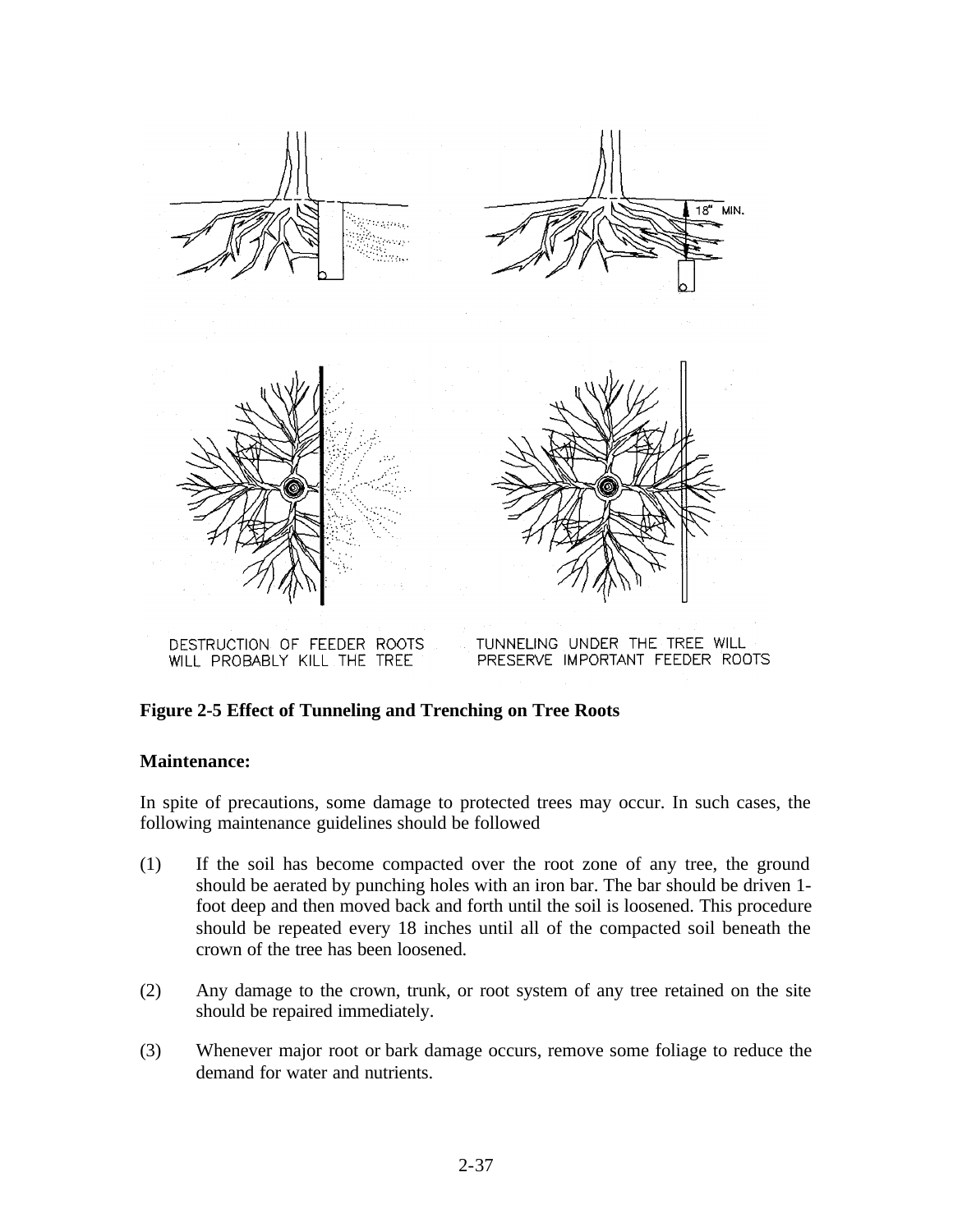- (4) Damaged roots should immediately be cut off cleanly inside the exposed or damaged area. Cut surfaces should be painted with approved tree paint, and moist peat moss, burlap, or topsoil should be spread over the exposed area.
- (5) To treat bark damage, carefully cut away all loosened bark back into the undamaged area, taper the cut at the top and bottom, and provide drainage at the base of the wound.
- (6) All tree limbs damaged during construction or removed for any other reason should be cut off above the collar at the preceding branch junction.
- (7) Care for serious injuries should be prescribed by a forester or a tree specialist.
- (8) Broadleaf trees that have been stressed or damaged should receive a heavy application of fertilizer to aid their recovery. Trees should be fertilized in the late fall (after November 1) or the early spring (until April 1). Fall applications are preferred, as the nutrients will be made available over a longer period of time. Fertilizer should be applied to the soil over the feeder roots. In no case should it be applied closer than 3 feet to the trunk. Fertilizer should be applied using approved fertilization methods and equipment.
- (9) Maintain a ground cover of organic mulch around trees that is adequate to prevent erosion, protect roots, and hold water.

## 2.5.2 Stormwater Basin Landscaping

Design of all stormwater management basins or ponds should be accompanied by a landscaping plan. Proper landscaping is essential to stabilize the basin, and will significantly influence its pollutant removal efficiency, appearance, maintenance requirements and habitat value through the life span of the structure. The following should be considered in developing a basin landscape design (Young et al., 1996):

- Do not plant trees with root balls greater than 30 inches on pond embankments, as the large root structures will threaten the structural integrity of the embankment.
- Larger holes must be dug on side slopes and embankments to account for compacted soils that may prevent root penetration.
- Priority should be given to use of native plant species that are adapted to local climate and soil conditions, and therefore will require less maintenance.
- During early establishment of vegetation, constructed basins are exposed to varying weather conditions, therefore selected plants should be tolerant of exposure to sun, winter, wind, etc.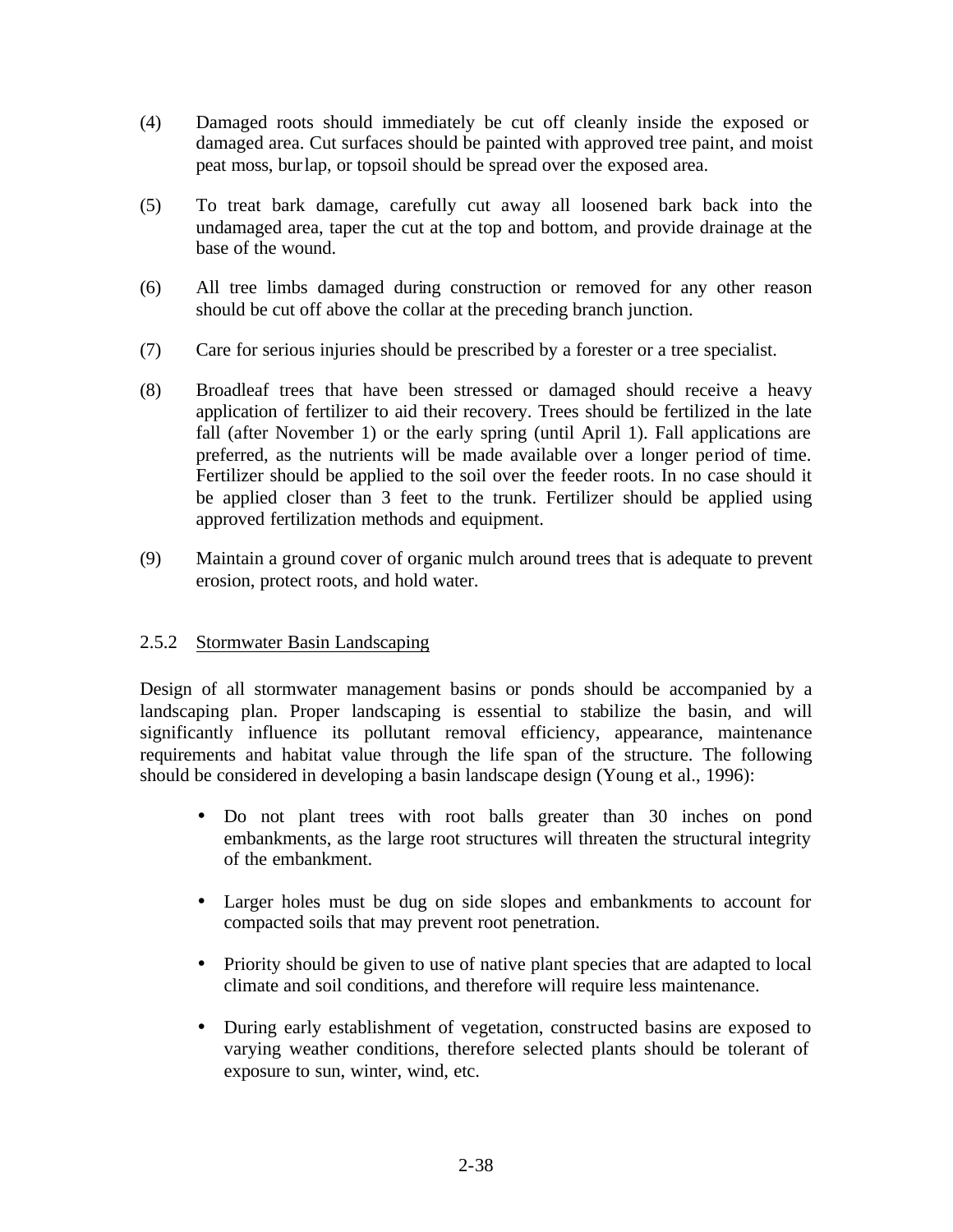• Provide for additional maintenance requirements during the early years of establishment (watering, weed suppression, fertilizing, pest management, mulching, etc.).

Due to the wide fluctuation of water levels within stormwater basins, varying moisture conditions that support different plant species occur. The vegetative zones that can occur in a basin are described below (Schueler, 1987):

- Deep water pool (wet ponds only) submerged aquatic plants; enhances pollutant uptake and provides food for waterfowl.
- Shallow water bench (wet ponds and shallow marshes) emergent aquatic vegetation; enhances nutrient uptake, reduces water velocities, increases local sedimentation rates, stabilizes bottom sediments, provides food and cover for wildlife (waterfowl and shorebirds).
- Shoreline fringe (wet pond and shallow marsh) plants tolerant of routine inundation but also tolerant of periodic drying; stabilizes shoreline from erosion, conceals water level changes, limits access to pond, provides shade to the surface of the pond to reduce warming, provides food, cover, nesting and loafing areas for waterfowl and wildlife.
- Riparian fringe (extended detention ponds, infiltration basins and dry ponds) plants tolerant of wet soil conditions and inundation for brief periods; stabilizes basin floor, prevents suspension of deposited sediments, reduces water velocities, conceals and traps trash and debris, maintains soil infiltration capacity through root penetration.
- Floodplain terrace (upper stage of all basins and along stream channels) native floodplain species tolerant of infrequent inundation and generally moist or slightly wet soils; includes the embankment and side-slopes of the basin (generally between the one-and five-year water-surface elevation), plant selection considerations include:
	- Ground cover to prevent erosion on steep slopes, and requiring minimal mowing.
	- Placement of trees and shrubs to break engineered contours.
	- Species tolerant to exposure and compacted soils with minimal maintenance requirements.
- Upland slopes (buffer areas for all basins) seldom inundated; species selected based on local soils, exposure and intended use of open space.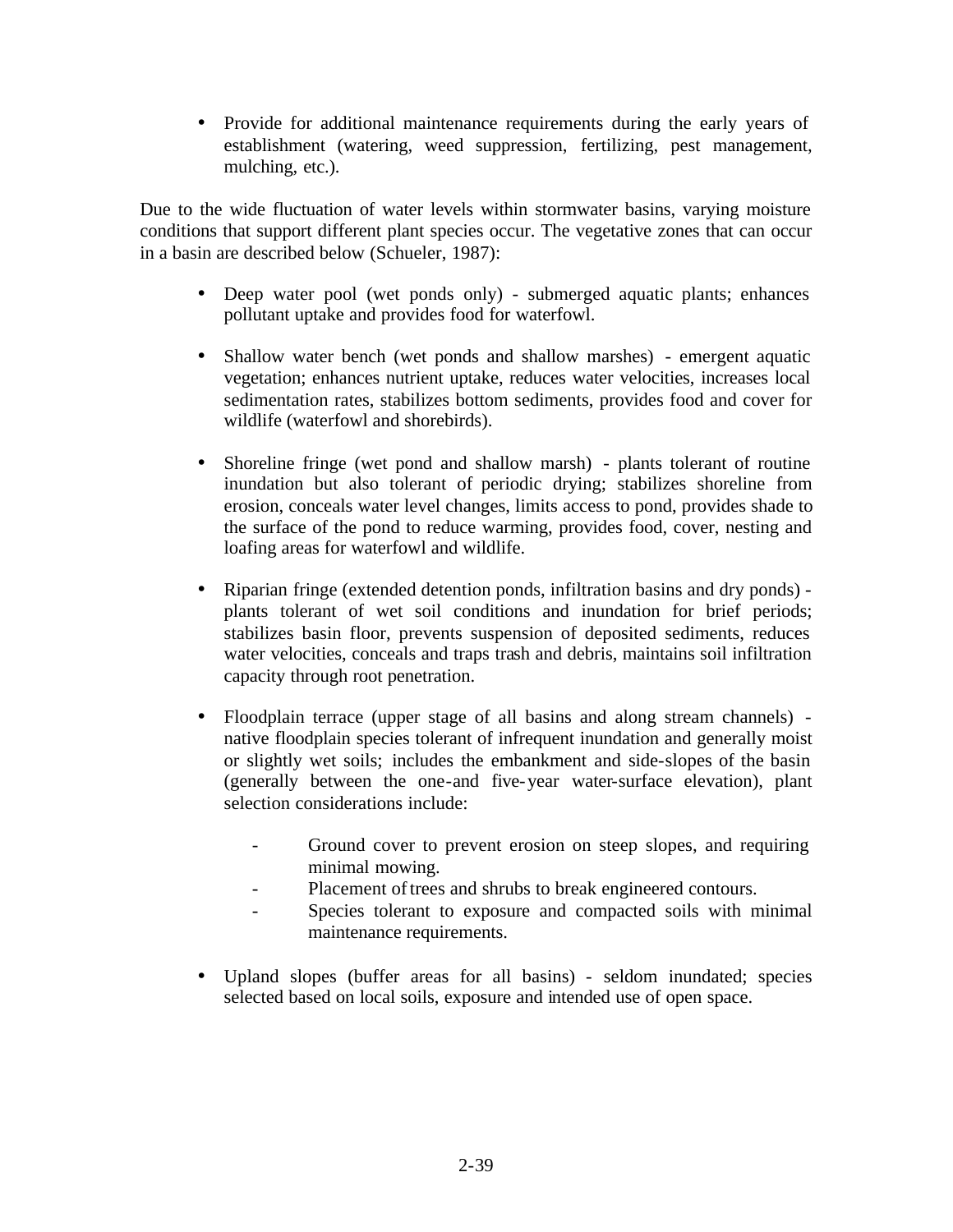### 2.5.3 Xeriscape Programs

The objective of xeriscaping is to maximize plant cover, conserve water, and reduce landscape maintenance. The concept integrates plants requiring minimal support (watering, fertilizing, and pesticides), and an efficient watering system. Advantages of xeriscape systems include reduced runoff, water loss, soil erosion, mowing requirements, and fertilization. Florida and California have enacted laws requiring xeriscaping and water-efficient landscape requirements for highway and public construction projects. Xeriscaping has also gained popularity in arid regions. This concept lends itself well to highways and related facilities. Specific considerations should include (U. S. EPA, 1993):

- Landscape design, installation and maintenance standards.
- Use of native or adapted plants.
- Selection of controlled plant species and determination of conditions for their use.
- Determination of maximum percentage of impervious and turf ground covers in the xeriscaped area.
- Monitoring and maintenance programs.

Based on site conditions, xeriscaping can reduce landscape maintenance requirements by up to 50 percent and reduce watering requirements by up to 60 percent (U. S. EPA, 1993).

## 2.5.4 Lawn/Turf/Grass Management

Grassed areas serve to reduce runoff velocities and remove particulates. However, grassed areas (such as lawns) typically are maintained with the use of fertilizers that contribute nutrients to runoff if not properly managed. Key considerations for reducing pollutant runoff and maintenance include (U. S. EPA, 1993):

- Properly apply pesticides and fertilizers (i.e., selection, rate and timing of application).
- Avoid over-watering lawn areas, and utilize lower rate delivery systems that increase infiltration, conserve water, and minimize runoff.
- Incorporate Integrated Pest Management and xeriscaping concepts.
- Use trained and certified individuals for application of chemicals.